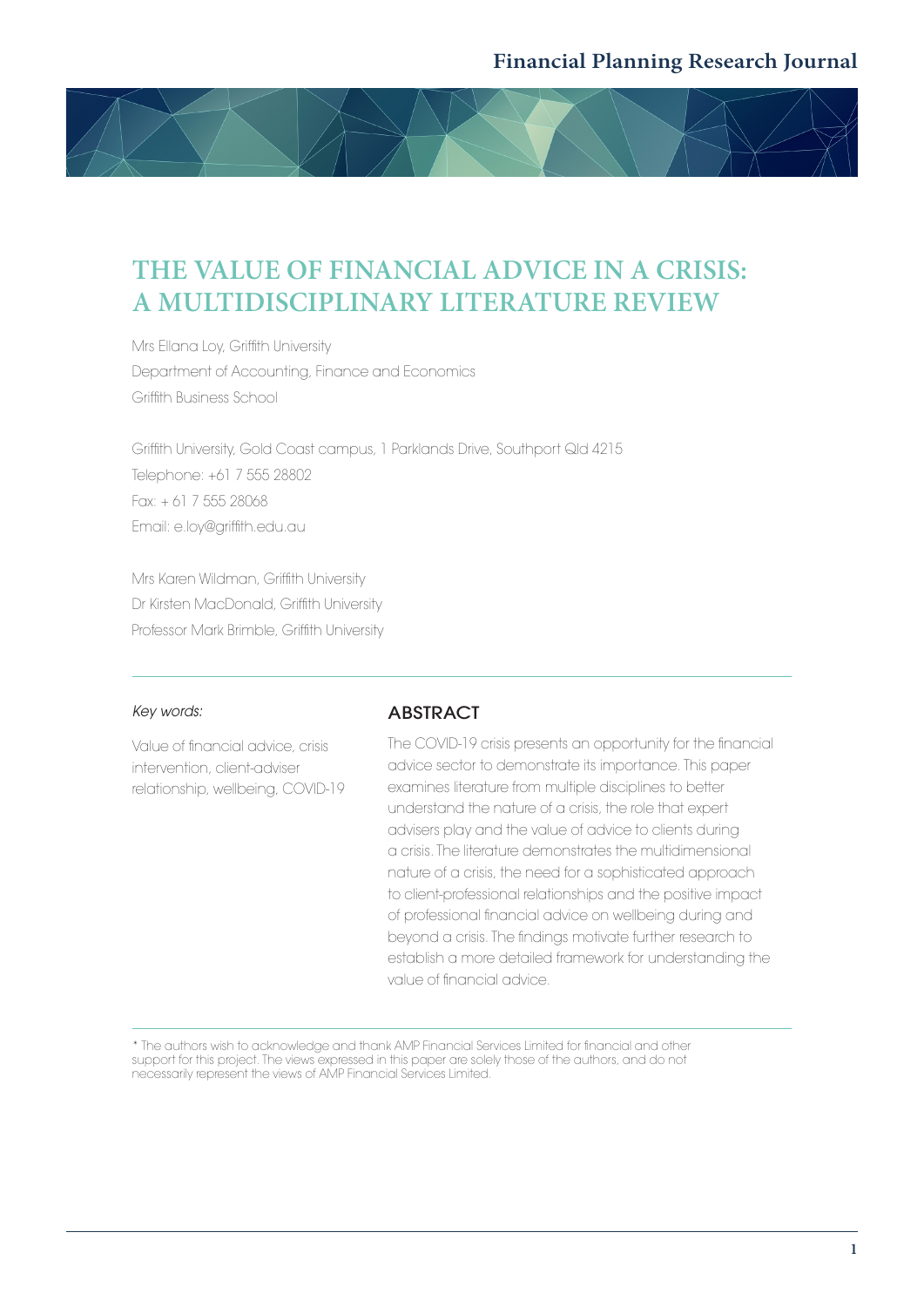## **1. Introduction**

The COVID-19 pandemic created multiple worldwide crises. First and foremost, it sparked a public health crisis, with over 94.5 million cases of COVID-19 and 2 million related deaths worldwide at the time of writing (Dong et al., 2020). However, COVID-19 is also predicted to have long-lasting ramifications on the global economy, businesses, and individuals' financial situations and mental health. Global GDP declined significantly in the June quarter 2020, recording its largest contraction since WWII, as citizens' activities were restricted. Most economies have recovered somewhat from these initial contractions, but in most major economies GDP remains well below pre-pandemic levels (Reserve Bank of Australia, 2020). Further, the Reserve Bank of Australia (2020, p. 2) expects the economic recovery to be 'bumpy and uneven, and highly sensitive to further virus outbreaks'. As a result, governments have announced large fiscal stimulus packages in excess of 8% of GDP and central banks continue to provide monetary stimulus to increase economic growth and reduce unemployment (Bauer et al., 2020; Harari & Keep, 2020; Janda & Lasker, 2020).

While a global pandemic such as COVID-19 is a once in a century event, our resilience is tested much more frequently. The variety, depth and impact of crises are considerable. In addition to the direct effects of a crisis, there are often indirect effects, such as flow-on financial effects. As a result, crises are handled by financial advisers with such frequency that one could contend that advisers are always in 'crisis mode.' Indeed, from an economic perspective, it has been argued there is no such thing as 'normal' (Galbraith & Dörre, 2018). Financial advisers are increasingly aware of the need to provide emotional support with financial advice (Anthes & Lee, 2002), especially during a crisis when emotions are heightened. The COVID-19 crisis therefore presents an opportunity for the financial advice sector to demonstrate its importance and provide the trusted, supportive, timely advice to clients, and the community more broadly, as a true profession should.

To explore the value of professional financial advice to clients during a crisis, be it a global crisis such as the COVID-19 pandemic, or a personal crisis, we examine the literature from multiple disciplines to address the following research questions:

- *1. What is the nature of a crisis?*
- *2. What are the characteristics of those who seek advice in a crisis?*
- *3. What is the role of advice and financial advisers in a crisis?*
- *4. What is the value of financial advice and financial advisers for clients during a crisis?*

Overall, we conclude that the literature demonstrates the multidimensional nature of a crisis and the positive impact of professional advice on the wellbeing of individuals and households during and beyond a crisis. We argue that the role of expert advice in a crisis points towards the need for a trusted profession with a sophisticated approach to client-professional relationships. We also suggest that education frameworks, both entry and ongoing, could incorporate training in crisis management and response. Yet, research on professional financial advice has declined in the years beyond the global financial crisis (GFC), arguably when it is needed the most to inform policy and practice (MacDonald et al., 2021). We therefore also call for, and seek to motivate, further research in financial advice, particularly to establish a more detailed framework for understanding the value of financial advice. The findings of the paper are applicable to financial advice in any crisis and thus should be of interest to practitioners, educators, policymakers and researchers.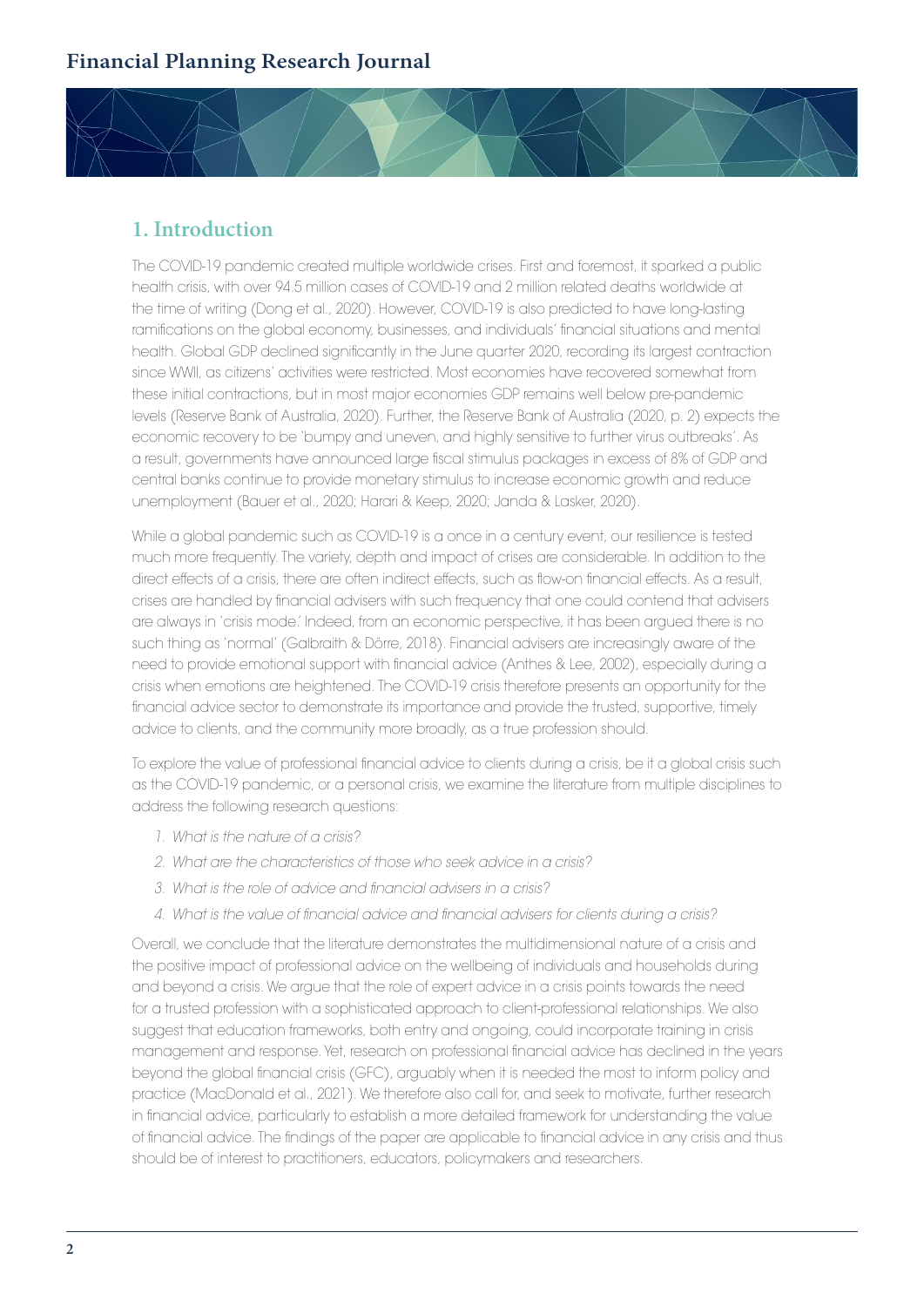

The remainder of this paper is set out as follows. First, we outline what constitutes a crisis and an investigation of advice seeking in a crisis. The roles that expert advice and financial advisers play during a crisis are then explored, followed by an analysis of the impact of advice during a crisis on clients' wellbeing. The paper concludes with a discussion and suggestions for future research.

## **What is a crisis?**

Crises vary in scale and can be experienced personally (individuals, families) or publicly (communities, institutions, countries), and even globally. Crises can be of an economic, employment, financial, health, legal, security or other nature. Further, the nature of a crisis can change over time, be compounded by other external factors, and directly or indirectly impact on multiple aspects of people's lives. A variety of crisis-inducing events are discussed in the literature, including natural disasters, medical emergencies, death, job loss, domestic violence and divorce (Dykeman, 2005). Disciplines, including sociology, psychology, social justice, international politics, medicine and financial planning, view such crises through slightly different lenses. Additionally, while some crises are experienced by people across different geographies and cultures (Dykeman, 2005), individual and household experiences and perspectives of a crisis may differ. This is reflected in the variety and multifaceted nature of crisis definitions.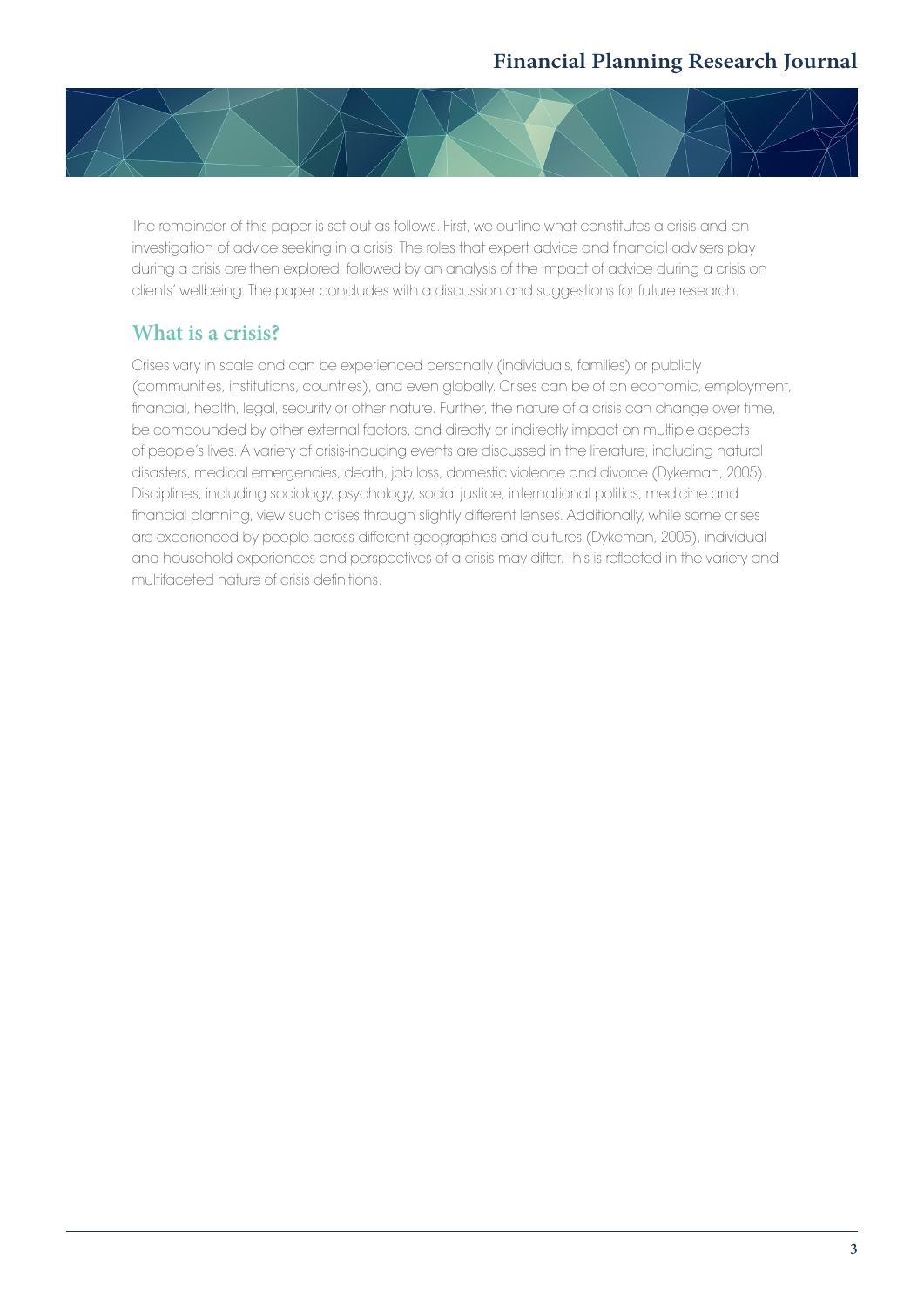

| Literature source                | Crisis definition                                                                                                                                                                                                                                                                                                                                                                                                                                                                                                       |
|----------------------------------|-------------------------------------------------------------------------------------------------------------------------------------------------------------------------------------------------------------------------------------------------------------------------------------------------------------------------------------------------------------------------------------------------------------------------------------------------------------------------------------------------------------------------|
| Anthes & Lee (2002, p. 80)       | significant life-changing events that can throw people into sometimes<br>traumatic states of transition.                                                                                                                                                                                                                                                                                                                                                                                                                |
| Bard & Ellison (1974, p. 2)      | subjective reaction to a stressful life experience, one so affecting the individual<br>that the ability to cope or function may be seriously compromised.                                                                                                                                                                                                                                                                                                                                                               |
| Dykeman (2005, p. 45)            | A crisis represents an unanticipated event during which coping mechanisms<br>are temporarily compromised and adaptive living is jeopardized.                                                                                                                                                                                                                                                                                                                                                                            |
| Enander (2010, p. 15)            | Crises mean a decisive turning point or radical change of the prevailing order.<br>In our linguistic usage, the term crisis is used to refer to negative, decisive turning<br>points.                                                                                                                                                                                                                                                                                                                                   |
| Fiksenbaum et al. (2017, p. 128) | Financial threat is defined as fearful-anxious uncertainty regarding one's current<br>and future financial situation.                                                                                                                                                                                                                                                                                                                                                                                                   |
| Fink (1986, p. 15)               | A crisis is an unstable time or state of affairs in which a decisive change is<br>impending-either one with the distinct possibility of a highly undesirable<br>outcome or one with the distinct possibility of a highly desirable and extremely<br>positive outcome.                                                                                                                                                                                                                                                   |
| Gilbert & Lauren (1980, p. 642)  | (Crises) occur suddenly, demand quick decisions by leaders under intense<br>pressure, threaten vital interests, and raise enormous uncertainties about war<br>and peace.                                                                                                                                                                                                                                                                                                                                                |
| Heo et al. (2020, p. 4)          | Financial stress is a psychophysiological response to the cognition of imbalance,<br>uncertainty, and risk in the realm of financial resource management decision-<br>making.                                                                                                                                                                                                                                                                                                                                           |
| Hermann et al. (1978, p. I-2)    | a crisis is a situation that poses a major threat to one or more goals or other<br>values of the group experiencing the crisis  In addition to threat, a crisis is<br>characterised by shortness in the perceived time available for decision.                                                                                                                                                                                                                                                                          |
| James & Gilliland (2005, p. 3)   | a perception or experiencing of an event or situation as an intolerable<br>difficulty that exceeds the person's current resources and coping mechanisms.                                                                                                                                                                                                                                                                                                                                                                |
| Keown-McMullan (1997, p. 4)      | for a situation to develop into a crisis three elements must be present: a<br>triggering event causing significant change or having the potential to cause<br>significant change; the perceived inability to cope with this change; and a<br>threat to the existence of the foundation of the organization.                                                                                                                                                                                                             |
| Kimenyi & Mwabu (2007, p. 11)    | A crisis is characterized by an unfavourable state of instability or disequilibrium,<br>i.e., by a large negative deviation from the normal state of affairs. The instability<br>can occur gradually, as when a country slips into deep poverty due to<br>decades of economic mismanagement; or it can occur suddenly, as when for<br>example, a country is hit by a negative external trade shock (e.g., a fall in the<br>price of a major export good) or by a natural disaster such as bad weather or<br>earthquake. |
| Roberts (2005, p. 12)            | A crisis can be defined as a period of psychological disequilibrium, experienced<br>as a result of a hazardous event or situation that constitutes a significant<br>problem that cannot be remedied by using familiar coping strategies.                                                                                                                                                                                                                                                                                |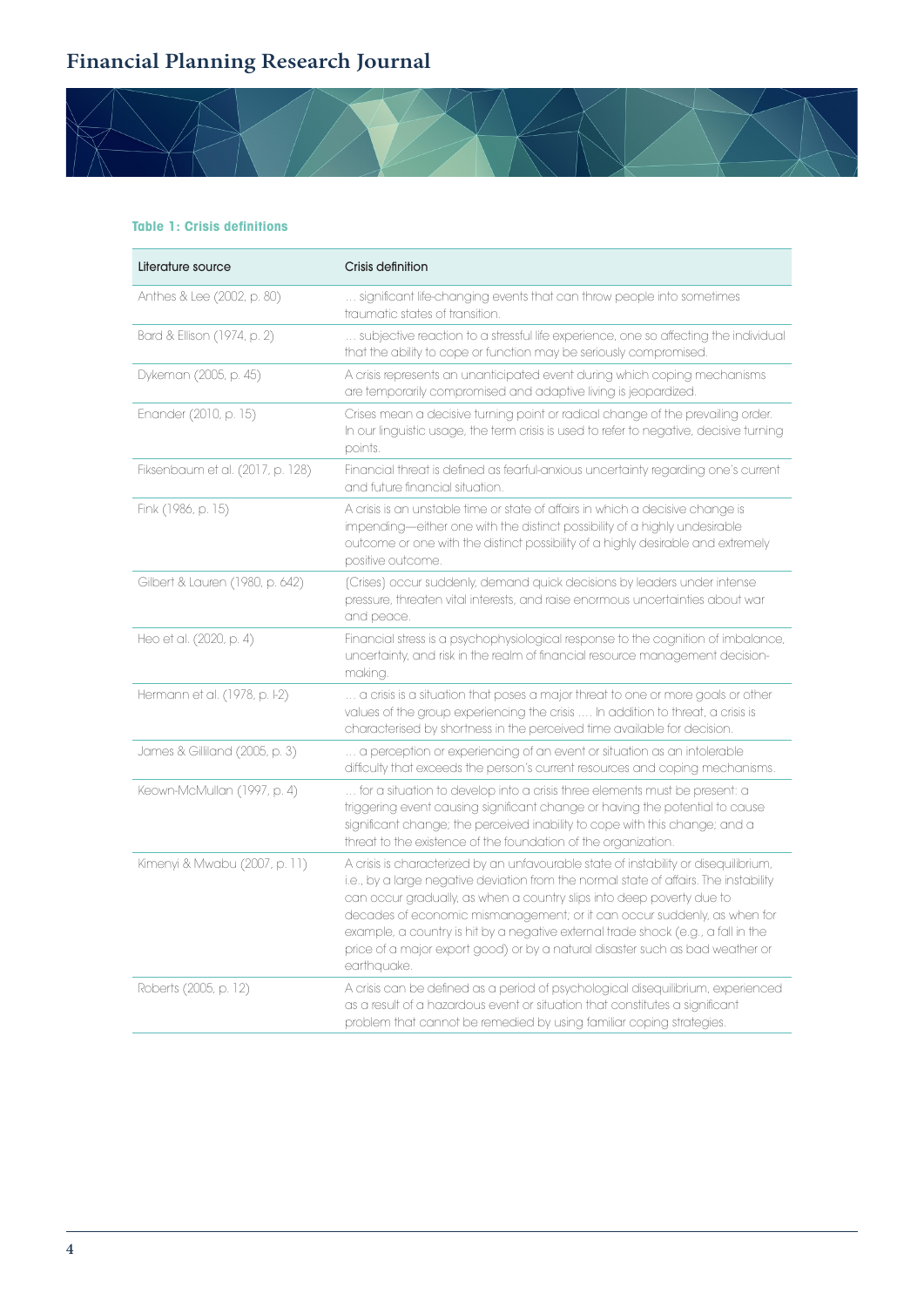

Crisis definitions often include references to a threat (Fiksenbaum et al., 2017; Fink, 1986; Gilbert & Lauren, 1980; Hermann et al., 1978; Keown-McMullan, 1997; Kimenyi & Mwabu, 2007) or a change or turning point in one's life (Anthes & Lee, 2002; Enander, 2010; Fink, 1986). A key theme across definitions highlighted by Table 1 is the psychological impact of a crisis on individuals and their inability to cope emotionally (Bard & Ellison, 1974; Dykeman, 2005; Heo et al., 2020; James & Gilliland, 2005; Roberts, 2005). Roberts (2005, p. 12) describes a crisis as occurring when 'a person faces an obstacle to important life goals that generally seem insurmountable through use of customary habits and coping patterns'. However, whether a crisis eventuates is influenced by an individual's perceptions of the severity of the situation and their ability to cope (Cutler et al., 2013). The focus on achieving goals is particularly salient to financial advisers who identify the impact of crises on clients' financial and lifestyle goals and suggest adjustments or strategies to help clients achieve them.

Similar to other crises, economic or financial crises can also be personal or widespread. While economic and financial crises are often used to describe systemic market events, the terms financial stress (including anxiety, financial strain and money worries) and distress are used in the literature to refer to individual or personal financial crises. Financial stress has multiple triggers:

- 1. life cycle events, such as marriage, childbirth and rearing, education, aging, and death;
- 2. job related events, such as job loss, change in income, unstable work, and retirement;
- 3. unexpected changes, such as unexpected death, accident, illness, major repair, and divorce; and
- 4. unfavourable financial situations, such as excessive consumer debt, loss of ability to borrow, mortgage loan foreclosure, and eviction (Joo, 1998; Sporakowski, 1979; Varcoe 1990).

Individuals' responses to financial stress manifest in a combination of behavioural, cognitive and physiological aspects (Grable et al., 2014; Heo et al., 2020). Responses may vary depending on whether the financial situation is considered temporary or permanent (French & Vigne, 2019).

The spectrum of financial distress includes short-term or persistent characteristics and objective and subjective components (Prawitz et al., 2006). The objective component refers to an individual's actual financial situation, such as their income, wealth, consumption, and debt. While financial distress and the inability to meet financial obligations are often associated with low income, in the case of a crisis like COVID-19 which had a consistent impact across the income distribution (Porter & Bowman, 2021), financial distress is related to income poverty which Heflin (2016) shows is distinct from material hardship. The subjective component is an individual's perception of their finances. For example, two individuals in the same financial situation may have very different views and levels of satisfaction or anxiety about their living standard (Prawitz et al., 2006). Financial illiteracy and lack of financial management skills exacerbate financial stress and distress (Joo, 1998; Keys et al., 2020; Williams, 1982) and in conjunction with a lack of precautionary savings and overspending, may lead to financial fragility and an inability to cope with economic shocks (Lusardi et al., 2011).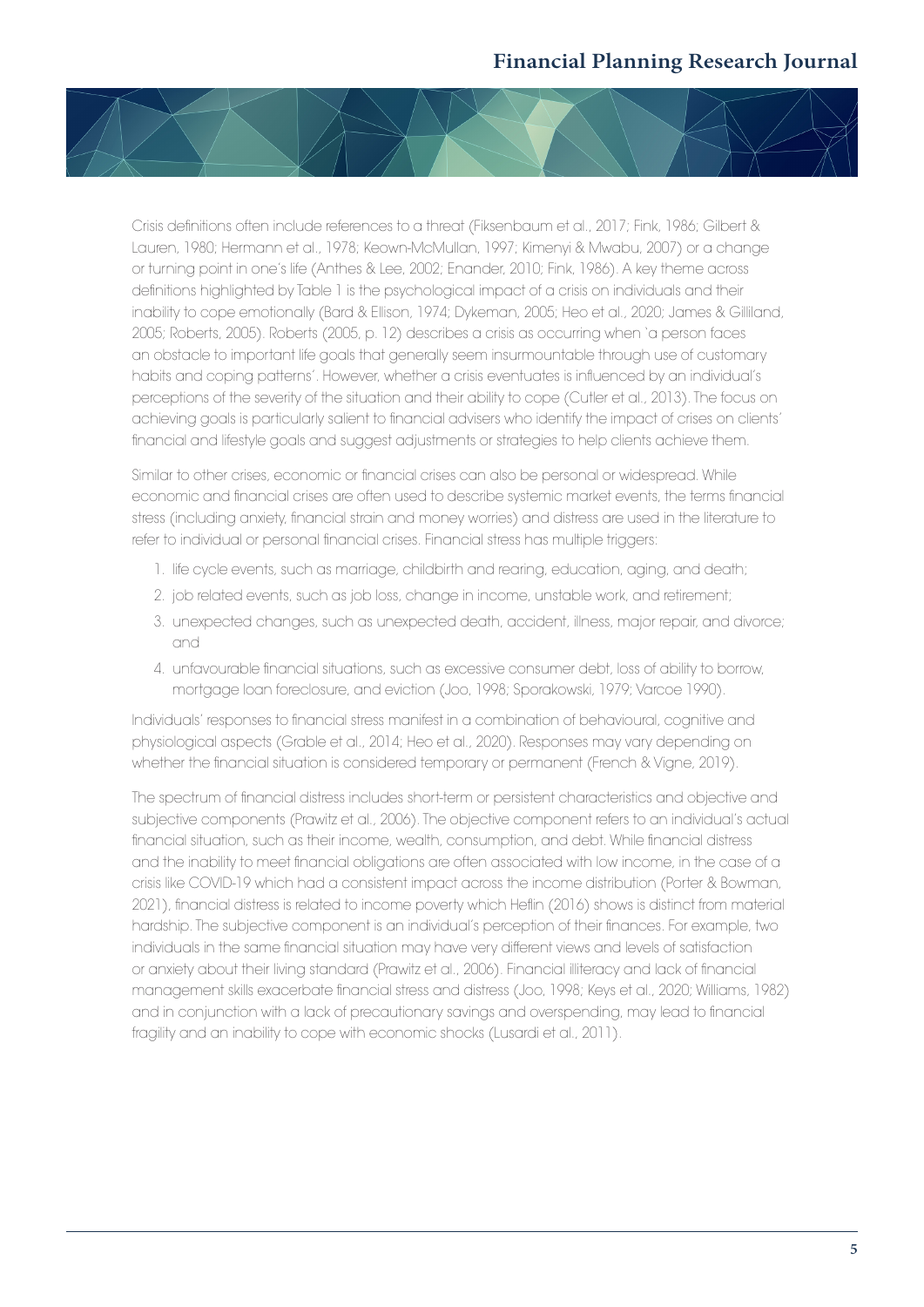Like financial stress, financial distress has numerous causes and may be intertwined with other market and personal crises. For example, in the case of the COVID-19 pandemic, job and income loss were the result of workplace shutdowns in response to disease prevention controls. Thus, the COVID-19 pandemic provides an opportunity to examine how a public health crisis (Cadogan & Hughes, 2020), can produce related crises—including a global economic crisis (Shehzad et al., 2020), personal financial crises (with income and wealth losses) (Coibion et al., 2020) and, for many, a mental health crisis (Banerjee & Rai, 2020; Fitzpatrick et al., 2020). Both the crisis and financial literature provide a framework to increase understanding of crisis intervention by recognising the unique responses of individuals and households to a crisis and their habits and coping strategies as crucial in mitigating the impact.

#### **Advice seeking in a crisis**

A range of disciplines provide examples of advice being sought for personal or family (Fletcher & StGeorge, 2010; Janzen et al., 2003), economic (Garman et al., 1996), employment (Brackertz, 2014; Lyons et al., 2008), health (Agar-Jacomb & Read, 2009; Frost-Gaskin et al., 2003), housing (Bakker et al., 2018; Griffin et al., 2008), security (Campfield & Hills, 2001; Chang et al., 2005) and natural disaster (Bakker et al., 2018; Griffin et al., 2008) crisis events that mirror the aforementioned triggers of financial stress and distress. Anecdotal and industry evidence indicates that financial advisers are experiencing 'a flood of inquiries' from both new and existing clients because of the COVID-19 pandemic. The demand for advice and the associated levels of fear and uncertainty are on par with, or exceeding, those witnessed during the GFC (Benjamin, 2020). Arguably, this is due to the number and variety of different, yet related, crises brought about by the COVID-19 pandemic.

Table 2 summarises the literature relevant to crisis response and intervention, advice seeking and giving, and the use of professionals or experts during a crisis. In the wake of a crisis event, a reaction and response will occur. It is during the reaction to the crisis event that individuals are most willing to seek advice and when intervention is considered most effective (Golan, 1978). Ripple et al. (1964) argues that the motivation to seek advice and take action may rely on a discomfort-hope balance, where 'hope' is related to self-efficacy and perceptions of the ability to attain a goal or goals (Bandura, 1988). Moreover, in times of crisis, unexpected and powerful emotions can negatively impact on one's decision-making abilities (Anthes & Lee, 2002). Given the subjective component of financial distress, those with more negative perceptions of their financial situation may experience more discomfort and have less hope of achieving their goals. Individuals who better understand the value of financial advice in terms of support for goal setting and achievement, may therefore be more willing to seek advice. However, low levels of decision-specific knowledge are also shown to motivate advice seeking (Godek & Murray, 2008), suggesting lower financial literacy and capability may play a role in the decision to seek advice.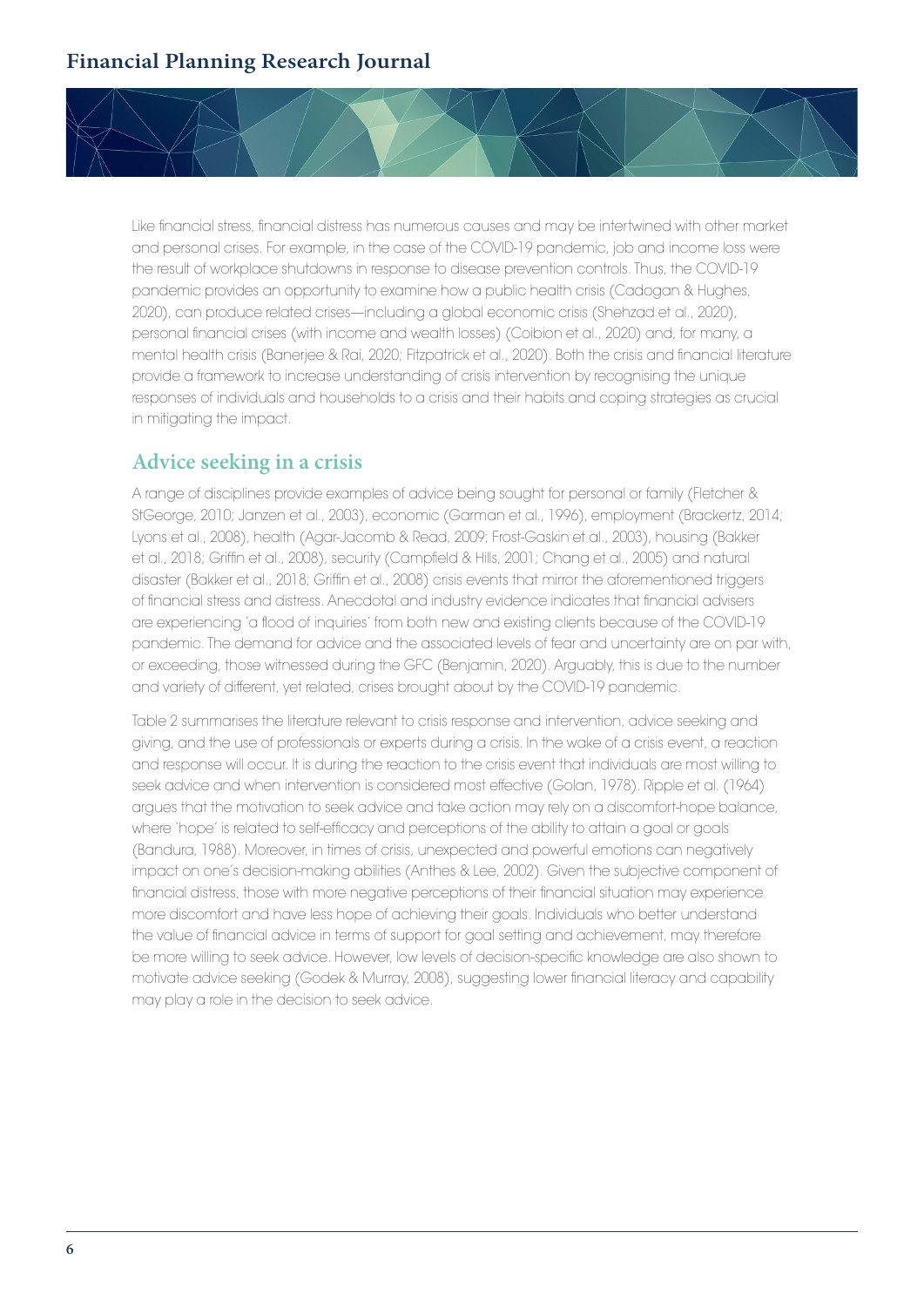

| Author(s)                                                | Key constructs, themes and frameworks                                                                                                                                                                                                 |
|----------------------------------------------------------|---------------------------------------------------------------------------------------------------------------------------------------------------------------------------------------------------------------------------------------|
|                                                          | Crisis response and intervention                                                                                                                                                                                                      |
| Bandura (1988)                                           | Anxiety<br>Subjective distress<br>Perceived coping self-efficacy                                                                                                                                                                      |
| Enander (2010); Folkman & Lazarus<br>(1980)              | Emotion-focused coping<br>Problem-focused coping                                                                                                                                                                                      |
| Roberts (2005)                                           | Assess mental health status<br>Establish rapport and engage the client<br>Identify major problems<br>Deal with feelings<br>Explore alternative coping methods and solutions<br>Develop an action plan<br>Develop a follow-up protocol |
|                                                          | Advice seeking and giving                                                                                                                                                                                                             |
| Andreason & Ratchford (1976);<br>Godek & Murray (2007)   | Rational information processing<br>Experiential information processing<br>Decision-specific knowledge                                                                                                                                 |
| Grable & Joo (1999)                                      | Demographic and socioeconomic factors<br>Financial knowledge, stressors, risk tolerance and<br>behaviours<br>Evaluation of consequences<br>Help seeking decision                                                                      |
| Lee (1997); Tyre (1992)                                  | Feedback seeking<br>Information seeking<br>Help seeking                                                                                                                                                                               |
| Srinivas (2000)                                          | Transactional<br>Informational<br>Advisory                                                                                                                                                                                            |
| Bonaccio & Dalal (2006);<br>Schrah et al. (2006)         | Information acquisition<br>(descriptive, perceived as factual)<br>Adviser recommendation<br>(subjective expertise, source credibility)                                                                                                |
|                                                          | Professionalism and use of experts                                                                                                                                                                                                    |
| Balafoutas & Kerschbamer (2020);<br>Darby & Karni (1973) | Credence goods<br>Information acquisition and asymmetries<br>Pro-social and unethical seller motivations<br>Diagnostic effort                                                                                                         |
| Grundmann (2017)                                         | Relational expertise<br>Knowledge production and application<br>Decision-making                                                                                                                                                       |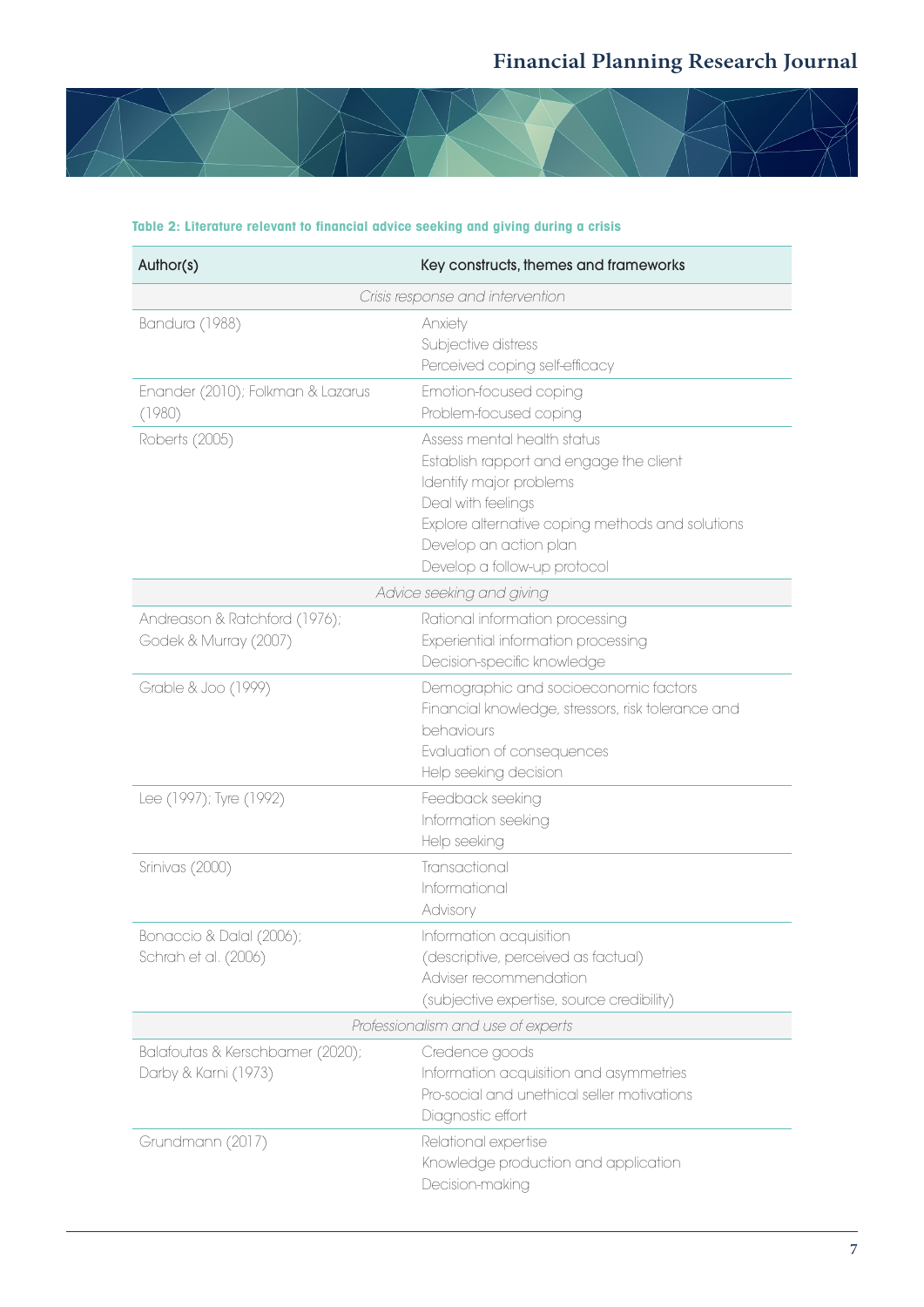

Numerous studies investigate the attributes of financial advice seekers. Advice seeking is generally agreed to be a function of financial attitudes and knowledge and social-demographic characteristics (Bachmann & Hens, 2015; Bhattacharya et al., 2012; Bluethgen et al., 2008; Calcagno & Monticone, 2015; Collins, 2012; Disney et al., 2015; Elmerick et al., 2002; Finke et al., 2011; Hackethal et al., 2012; Joo & Grable, 2001; Kelly, 1995; Kramer, 2012, 2016). In contrast, research on factors affecting financial advice seeking in a crisis is scarce. In the organisational behaviour literature, Lee (1997) distinguishes between information seeking, feedback seeking and help seeking. While all three aspects of advice seeking may occur simultaneously (Tyre, 1992), Lee (1997) argues that help seeking is conceptually distinct from feedback and information seeking. Similarly for financial advice, Srinivas (2000) distinguishes transactional, informational and advisory functions. All of these functions are important in crisis and non-crisis periods, but help seeking and advisory are a critical focus of advice in a crisis because they focus on a problem-solving process through to provision of recommendations.

Factors influencing help seeking are complex. Help seeking is greater for people with a major change in circumstances (Gillespie et al., 2007) or larger or more specific problems (Grable & Joo, 1999; Lee, 1997; Mole, 2016), such as those who exhibit poor financial behaviours (Grable & Joo, 1999). Demographic and socioeconomic factors also influence help-seeking behaviour, but to a lesser extent (Grable & Joo, 1999). However, individuals may be deterred from seeking help in a crisis due to anxiety and the tendency to actively avoid disclosing potentially embarrassing information (Cepeda-Benito & Short, 1998; Grable & Joo, 1999; Lee, 1997; Van Dalen et al., 2017). In the context of financial advice, both existing and prospective clients have been shown to experience financial adviser anxiety (Gerrans & Hershey, 2016). Once help has been sought, Barnett White (2005) and Brackertz (2014) show that experts can help people feel more calm, confident and in control. Nonetheless, help seeking may be inhibited if individuals believe that the expert advice is of questionable quality, or they are unable to evaluate the quality of advice (Schrah et al., 2006).

### **The role of expert advice in a crisis**

Financial products and market complexity, low levels of financial literacy and time poor consumers are among the drivers of professional financial advice. In a crisis, the increased environmental uncertainty and perceived shortness in time for decision-making (Hermann et al., 1978) lead clients to demand more urgent attention. Advisers may therefore act as a substitute for learning, allowing the client to avoid the time and effort of acquiring expertise and enabling experts to exploit economies of scale in information acquisition (Ennew, 1992). Alternatively, for more knowledgeable clients, experts may act more like a 'sounding board,' helping them to assess the value of alternative options (Yaniv, 2004). Srinivas (2000) incorporates many of these factors into two predictors of advice seeking: the perceived risk in depending on oneself, influenced by an assessment of one's own expertise, time pressure and perceived environmental uncertainty, and the desire for control, impacted by perceived importance of goal attainment and trust of an adviser.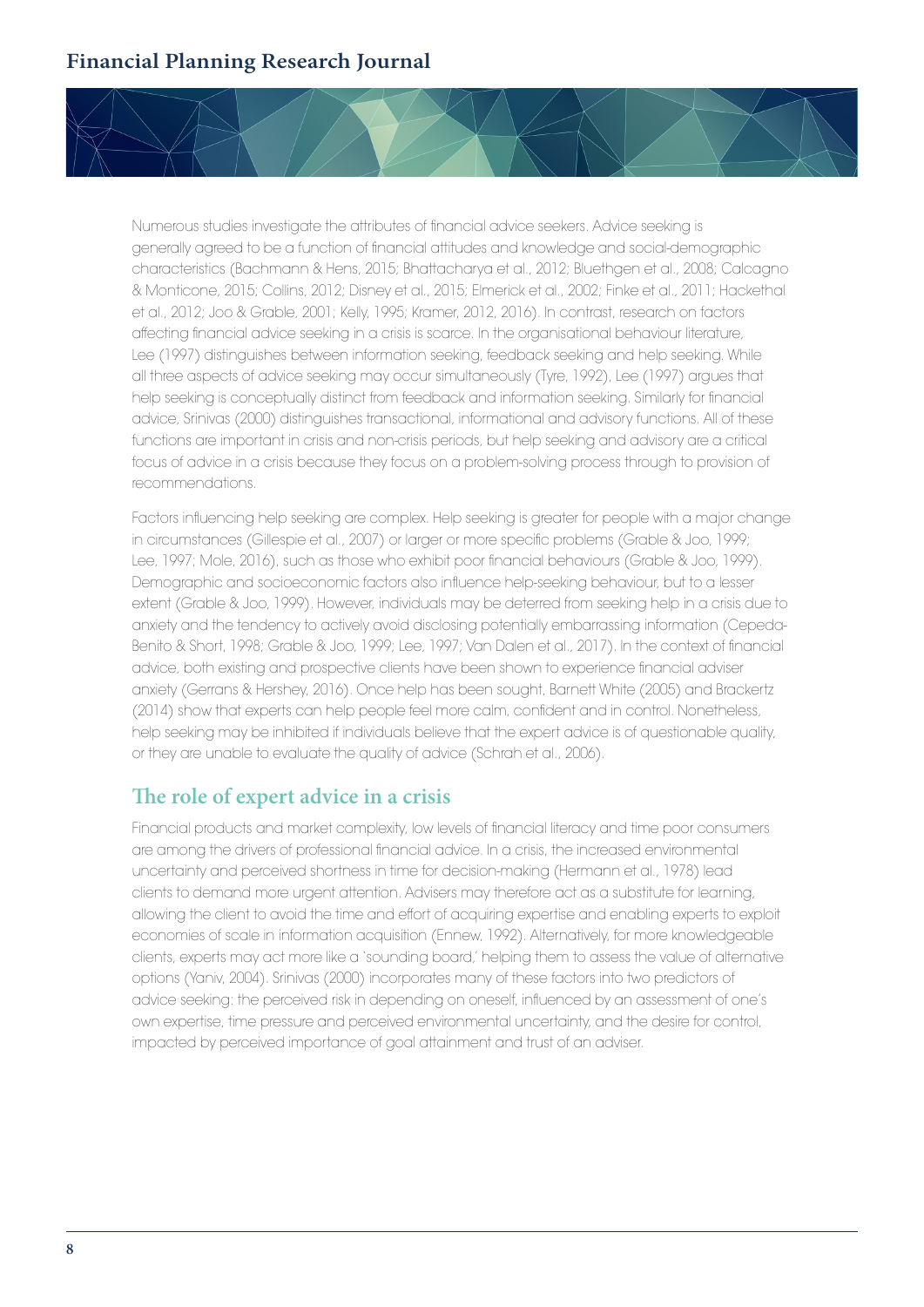

The social aspect of advice introduces more complexity in understanding the role of advisers and client-adviser interaction in decision-making. While Grundmann (2017) acknowledges that those with expert knowledge are generally considered trustworthy, he emphasises the importance of experts in a relational process, connecting knowledge to decision-making by considering the client and their needs. In a judge-adviser system, the client (judge or decision-maker) and adviser interact in the decision-making process and both impact the outcomes of the advice. The client receives the advice and decides how the advice is used, if at all (Bonnaciao & Dalal, 2006). Clients judge expert advisers in terms of their ability to deliver on their needs, with the level of client trust influenced by performance (Aldridge, 1998).

However, clients face challenges in assessing adviser performance and motivations. The nature of expert advice as a credence good means that the advice cannot be assessed as 'fit for purpose' often until well after the advice has been consumed, if at all (Balafoutas & Kerschbamer, 2020; Darby & Karni, 1973). Although clients may be able to judge some components of advice, such as whether they are or are not satisfied with an adviser's demeanour, informational asymmetries mean that less informed clients are even less able to evaluate the technical component of the expert advice (Darby & Karni, 1973) or the adviser's motives as prosocial, that is, protective of and promoting the wellbeing of others, or unethical (Balafoutas & Kerschbamer, 2020). Advice evaluation is further complicated by the varying levels of expertise of professional advisers (Meshi et al., 2012), leaving clients vulnerable, particularly during a crisis.

The decision to seek (financial) advice has been distinguished as a separate decision from where advice should be sought. Information processing models of consumer decision-making show that the extent of information source use, including the use of professionals, varies significantly by the type of decision (importance, complexity and subjectivity), participation in the decision and the interaction of these variables, with low knowledge and income being associated with less information source use (Andreason & Ratchford, 1976). Focusing on the source of financial advice decisions, Grable and Joo (2001a) found that psychological (e.g., risk tolerance, financial stress, attitudes toward retirement planning) and behavioural (e.g., financial management practices) variables were at least as important as demographic and economic variables in predicting the use of a professional adviser over a non-professional, including family members, friends and colleagues. Across their studies, they found a higher financial risk tolerance and those who exhibit better financial behaviours to be common factors associated with seeking professional financial advice (Grable & Joo, 2001a, 2001b).

Seeking help from professionals in a crisis is an example of a coping response. As a result of economic shock, Lusardi et al. (2011) contend that household coping strategies follow a pecking order influenced by relative transaction costs, social costs, information costs and effort. While such costs and effort may be hampered by the credence nature of advice, friends, family and colleagues, along with media and social media play an important role. As 'socialisation agents', they influence financial literacy via the acquisition of knowledge, skills, attitudes and values, and the financial behaviour of consumers (Karaa & Kugu, 2016; Moschis, 1987; Sohn et al., 2012). Aldridge (1998) found the likelihood of seeking and following professional advice was greater amongst people with more familiarity and experience with professional advice. These individuals were also more likely to view the client-professional relationship as a long-term relationship. However, this finding reflects the influence of family socialisation from a young age to the use of, and payment for, professional services.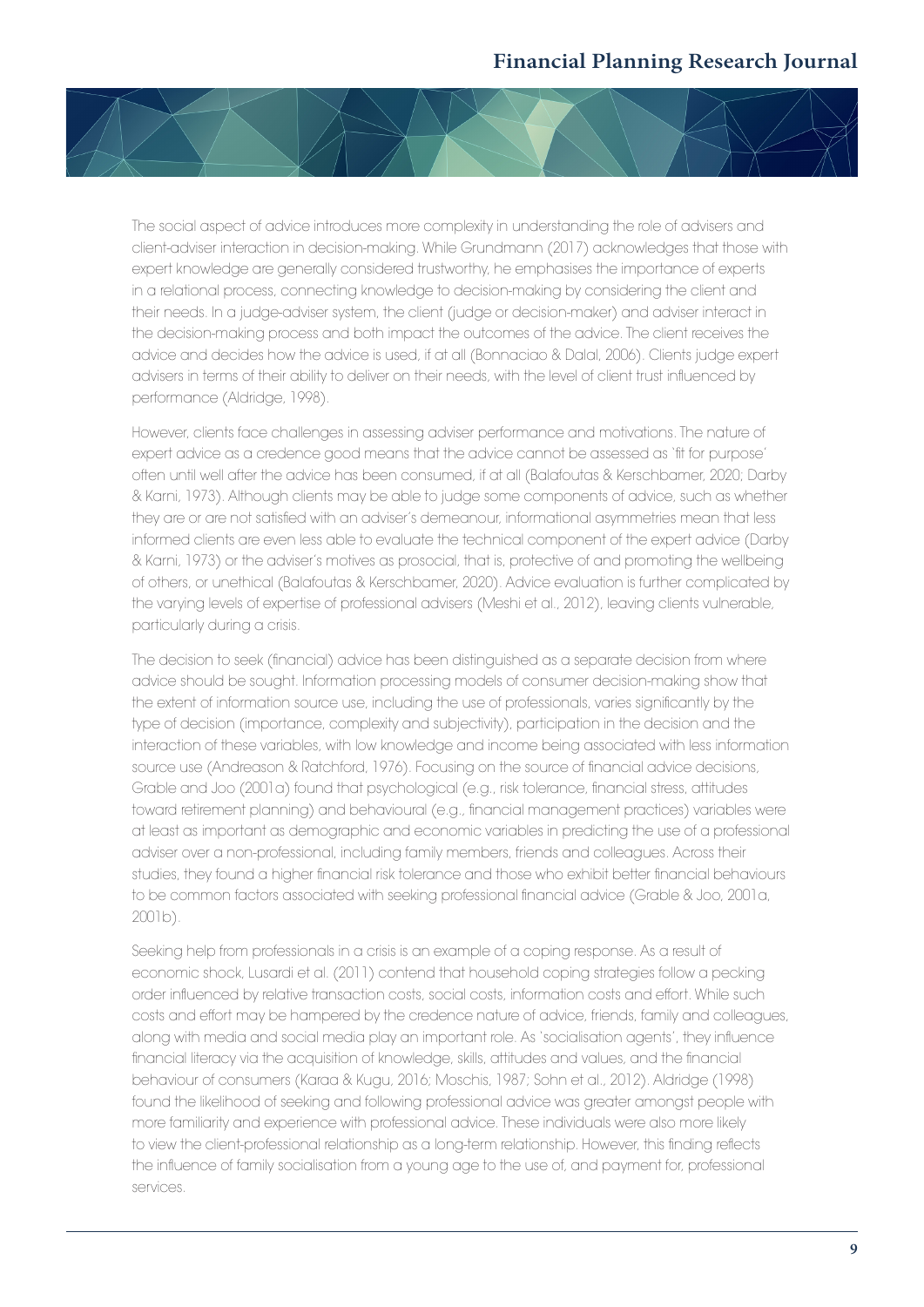In Australia and abroad, financial advisers are generally used less frequently than other professionals such as doctors, dentists and lawyers, and are consulted relatively later in life. Other socialisation agents offer the potential to substitute for this lack of family orientation to professional financial advice with low information costs and effort, even in a crisis. Financially distressed married couples were found to seek professional retirement advice more than singles (Kim & Kim, 2010). In studies on debt advice, Chang (2005) found that social networks were frequently used by low income cohorts for saving and investment information. While there is a significant deficit in the expert knowledge provided by social networks relative to professionals in such cases, French and Vigne (2019) explain that their value can be leveraged for good. For example, Cwynar et al. (2020) revealed that social networks increase metaknowledge, that is, an awareness of gaps in one's knowledge and where to seek that information, that in turn increases the likelihood of individuals with high financial confidence (subjective financial literacy) to seek professional financial advice. Overall, the evidence indicates that those who are more financially, psychologically and socially vulnerable, are less likely to use available information sources and are less likely to seek professional advice, even in a crisis.

The demand side of expert advice in a crisis is not the only challenge. Financial advisers regularly work with clients experiencing crises over the course of their client-adviser relationship. Unlike other crisis trained personnel, including clergy, nurses, doctors, other first responders, psychiatrists, psychologists, counsellors, and social workers, the crisis intervention role of a financial adviser is yet to be thoroughly explored in the literature. Crisis intervention aims to reduce harm by removing vulnerabilities, building or rebuilding coping and problem-solving abilities, and by providing emotional support and an action plan to buffer against similar future situations (Roberts, 2005). The situational appraisal of the client and development of coping strategies is an iterative process during a crisis. Appraisal requires attention to both regulation of distress (emotion-focused coping), particularly for less controllable events, and management of the problem that is causing the distress (problemfocused coping) (Cutrona & Russell, 1990; Enander, 2010; Folkman & Lazarus, 1980). However, success is largely dependent on emotion-focused efforts, because heightened emotions interfere with the cognitive activity necessary for problem-focused coping (Easterbrook, 1959; Folkman & Lazarus, 1980).

Similar to other crisis advisers, financial advisers assist clients experiencing a crisis to appraise the situation, evaluate the impact of a crisis and outline new or adjusted strategies to achieve the client's lifestyle and financial goals which may in the long run reduce the severity of a future crisis. An emphasis on emotion-focused before problem-focused coping strategies is important, because conversations about 'spending, saving, and other money behaviours can trigger a jumble of emotions, including guilt, shame, sadness, fear, and anger' (Kinder & Galvan, 2007, p. 59). Grable et al. (2014) and Heo et al. (2020) also emphasise the need for a multidimensional approach to advice given individuals' responses to financial stress manifest in a combination of behavioural, cognitive and physiological ways. Evidence indicates that many advisers have previously lacked the training and skills to be 'psychologically aware' (Anthes & Lee, 2002, p. 77). Although national education standards in Australia and abroad have begun to address client care and a behavioural finance focus in the curriculum, personal crisis management is not specifically addressed.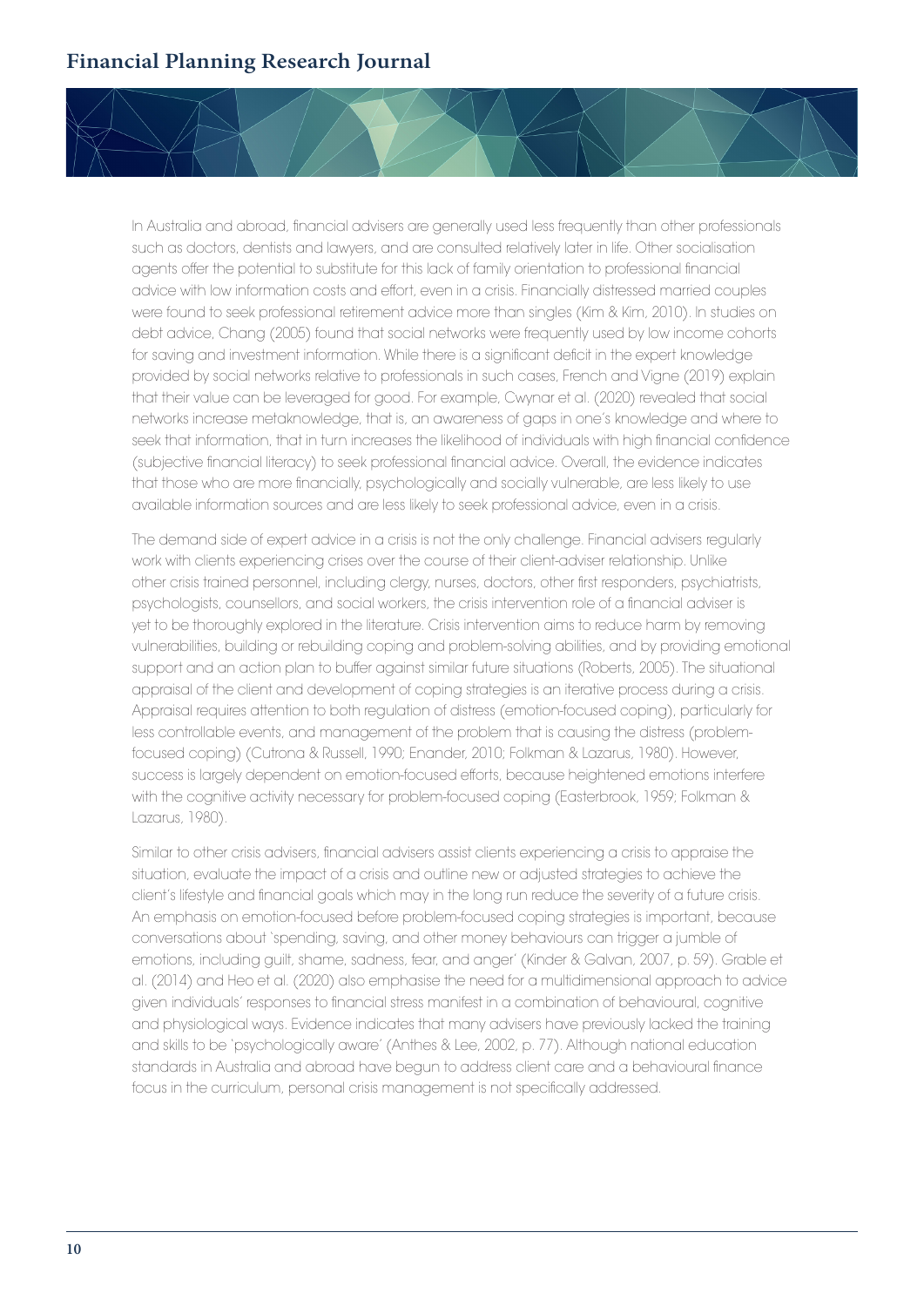## **What is the value of financial advice for clients in a crisis?**

Professional advice in times of crisis can offset the negative implications of a crisis on clients' lives and provide benefits to the community. For example, professional financial advice has helped clients gain control of their mortgage repayments (Ding et al., 2008), reduce or waive their levels of debt and avoid bankruptcy (Brackertz, 2014; Mahmoudi et al., 2014), access social security benefits (Dow & Boaz, 1994; Greasley & Small, 2005), avoid or reduce legal action (Brackertz, 2014; Mahmoudi et al., 2014) and address elderly clients living in inappropriate housing for their needs (Burgess & Morrison, 2016). The effectiveness of a crisis response to these liquidity, debt and housing crises is influenced in part by the information people receive, in the form of situational appraisals and strategic plans (Reynolds & Seeger, 2005; Steelman & McCaffrey, 2013), and demonstrations of emotional support, including care, concern, active listening and empathy (Fehr & Gelfand, 2010; Roberts, 2005). These factors are argued to strengthen client-adviser relationships and thus influence people to act on advice (Seeger, 2006).

The provision of information, transactional support, education and behavioural coaching, and strategic advice by financial advisers leads to clients experiencing a range of financial wellbeing benefits. Advised clients are more likely to increase their efforts to improve their financial literacy (Marsden et al., 2011), which in turn has been shown to improve individuals' resilience to macroeconomic shocks (Klapper et al., 2013; Lusardi et al., 2011). For example, where the household financial decision-maker is no longer around, due to a crisis such as the death of a spouse or in the case of a domestic abuse survivor, clients reported increased financial knowledge and confidence of money management post advice (Adisa, 2018; Rehl et al., 2016). Advisers also perceived clients were empowered to take control of their finances (Adisa, 2018; Buck & Smith, 2015). Although advice cannot address all the underlying causes of financial stress, it can improve a client's financial wellbeing during and beyond a crisis (Brackertz, 2012). However, while financial management skills enable individuals to cope with changing circumstances in the face of future crises, confidence does not necessarily lead to better management where there are strong limiting factors such as income adequacy for low-income clients (Gillespie et al., 2007).

Advisers have improved clients' financial positions during global market crises, while advised clients have also exhibited more positive financial behaviours that help them weather such a crisis. Clients with a long-term adviser (compared to those who had a new adviser just prior to the market downturn) were more likely to remain invested in the sharemarket throughout the GFC (Linnainmaa et al., 2017). Similarly, Marsden et al. (2011) found that during the GFC, while many investors were selling equities and other high-risk investments, advised clients were increasing contributions to their retirement accounts and taking advantage of price reductions in those assets. Clients who had a relationship with a financial adviser prior to the GFC experienced less wealth volatility and were 6.25% better off than those who had not received advice, after accounting for the level of risk taken (Grable & Chatterjee, 2014). Grable and Chatterjee (2014) also noted that advised clients had more wealth than non-advised individuals before and after the crisis, including the accrual of emergency funds able to be drawn on during times of crisis (Marsden et al., 2011; McCarthy et al., 2013). However, like Marsden et al. (2011), Kramer (2012) acknowledged the difficulty in measuring direction and causality of the impact of financial advice on wealth.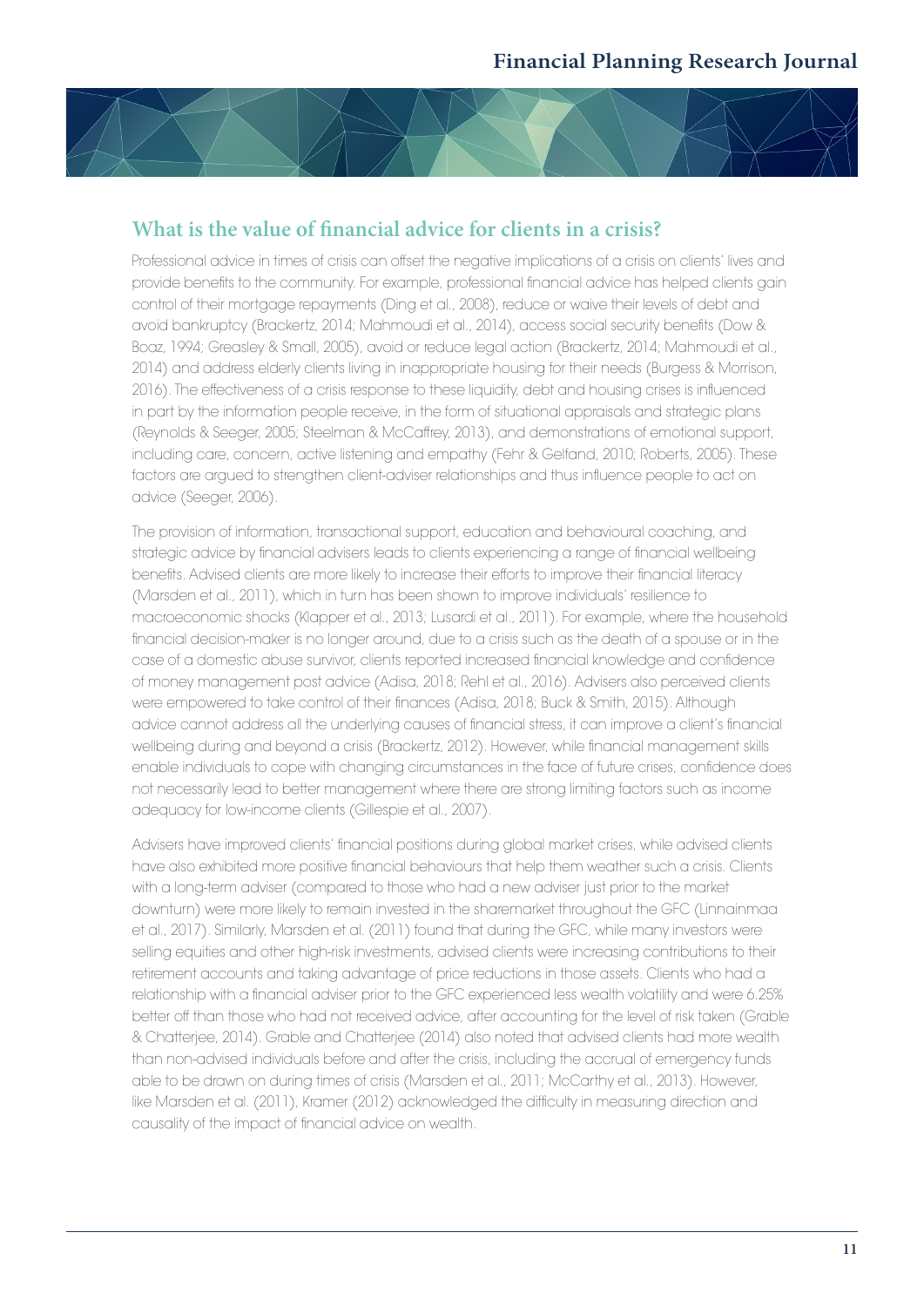

#### **Discussion**

This review has considered a multidisciplinary body of literature encompassing crisis response and intervention, advice giving and taking and the use of professionals and experts to shed light on the value of financial advice in a crisis. The findings demonstrate strong links between the role of a financial adviser and the financial advice process with crisis intervention, and highlight the demand and supply side challenges of financial advice in a crisis. While crises may vary in their nature, causes and impacts, they are likely to cause significant disruption and trigger a coping response to manage distress, problem solve and develop habits to improve outcomes in the current and future crises (Folkman & Lazarus, 1980; Rickwood, 1995; Roberts, 2005). The most financially, psychologically and socially vulnerable are least likely to use available information, let alone seek professional financial advice. Evidence from a variety of disciplines demonstrates the role of early intervention and quick access to advice in both reducing maladaptive coping behaviour and the likelihood of experiencing additional stressors (Brackertz, 2014; Buck & Smith, 2015; Dykeman, 2005). This necessitates a sophisticated approach to professional-client relationships, including the need to provide emotional and behavioural support with financial advice, and raises the question of the need for advisers to undergo crisis intervention training.

Multiple disciplines also identify that the nature of advice and level of engagement of clients with expert advisers makes the valuation of advice difficult. Advice is generally sought when the marginal benefits outweigh the marginal costs of information search (Stigler, 1961). However, several factors complicate the evaluation of the benefits, including the challenge in assessing whether the advice is 'fit for purpose,' the degree to which the client is involved in the advice process, and the extent to which the advice is followed by the client. Furthermore, a lack of socialisation to the use of, and payment for, professional financial advice means the large unadvised proportion of the community may not understand financial advice or how they can benefit from seeing a financial adviser, particularly for those with low income, education and financial literacy. Thus, advisers need to be skilled in explaining to clients, and the community more broadly, why it is worth paying for and implementing their advice even if the advice, particularly during a crisis, is to maintain the status quo.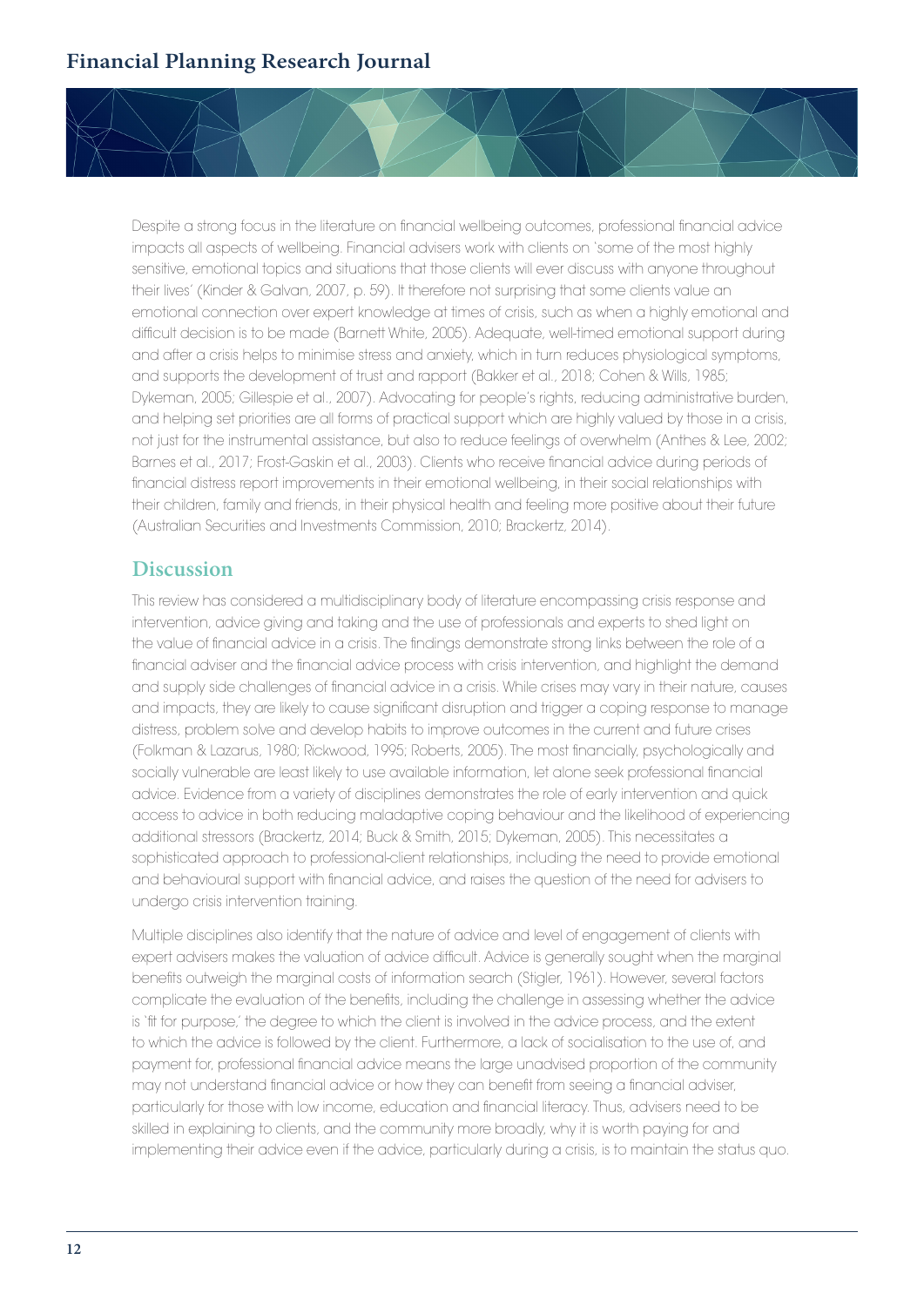

Overall, the literature demonstrates that effective financial advice underpinned by quality, professional, client-adviser relationships should add value to clients during a crisis, be it a communal crisis felt on a global scale such as the COVID-19 pandemic, or crises of a more personal nature. A long-term relationship with a trusted financial adviser, may reduce the information search costs associated with determining the quality of advice and trustworthiness of the adviser, and reduce some uncertainty in decision-making. This is particularly important in a crisis when time-critical advice is required and stress levels are already elevated. Professional financial advice is likely to improve the financial, emotional, physical and social wellbeing outcomes of clients during a crisis, with long-term clients also benefiting from the development of prevention strategies to reduce the severity of current and future crises.

Empirical and industry research has indicated that successful wellbeing outcomes could improve economic stability and resilience for households and the economy (Finke et al., 2011; Klapper et al., 2013; Lusardi et al., 2011). System-wide savings may also be experienced in terms of foregone cost-shifting to the legal and health systems through, for example, avoided bankruptcies and health impacts (Brackertz, 2014). In a similar vein, it is reasonable to assume that the role of expert financial advice has wider implications if more Australians across varying income levels had access to advice. As it stands, government funding of the models targeted at the country's poorest is inadequate and the cost of financial advice is out of reach for many, leaving us to ponder how impactful professional financial advice could be to the community and the economy at large if it was more accessible.

Finally, while the financial advice sector has been weighed down by previous advice and product failures, and a resulting dearth of community trust and confidence in the sector, we note the irony that a global health crisis offers the opportunity for the industry to rise and support both existing and new clients to navigate the financial and emotional impacts of a crisis. Indeed, this is exactly what true professions do. Anecdotally, this is what we observe has occurred, yet the empirical evidence is yet to examine these issues.

### **Future research**

As is often the case in personal finance, the depth of the literature on broader disciplines is not evident, and thus a priori, more research is required to build the body of knowledge. For example, Bonaccio & Dalal (2006) signal the lack of progress in advancing a comprehensive theory of advice-giving and -taking. This is attributed to the breadth of research questions since the seminal work of Brehmer and Hagaber (1986) and the area of research still emerging. French and Vigne (2019) identify further work to be considered on the dynamics of income poverty and financial fragility alongside Lusardi et al.'s (2011) coping strategies in the face of economic shock. Heo et al. (2020) encourage further exploration incorporating psychological, behavioural and physiological considerations they have drawn from theories of stress to better understand financial stress. Cwynar et al. (2020) draw attention to the continuing lack of clarity around the role of financial literacy across the literature which contributes to the difficulty in predicting who—those more or less literate—will benefit from professional financial advice. The obvious next step in this line of research is to test the deductions from the received theory and literature with an empirical approach. At the time of writing, the ongoing global pandemic provides one potential setting to do so.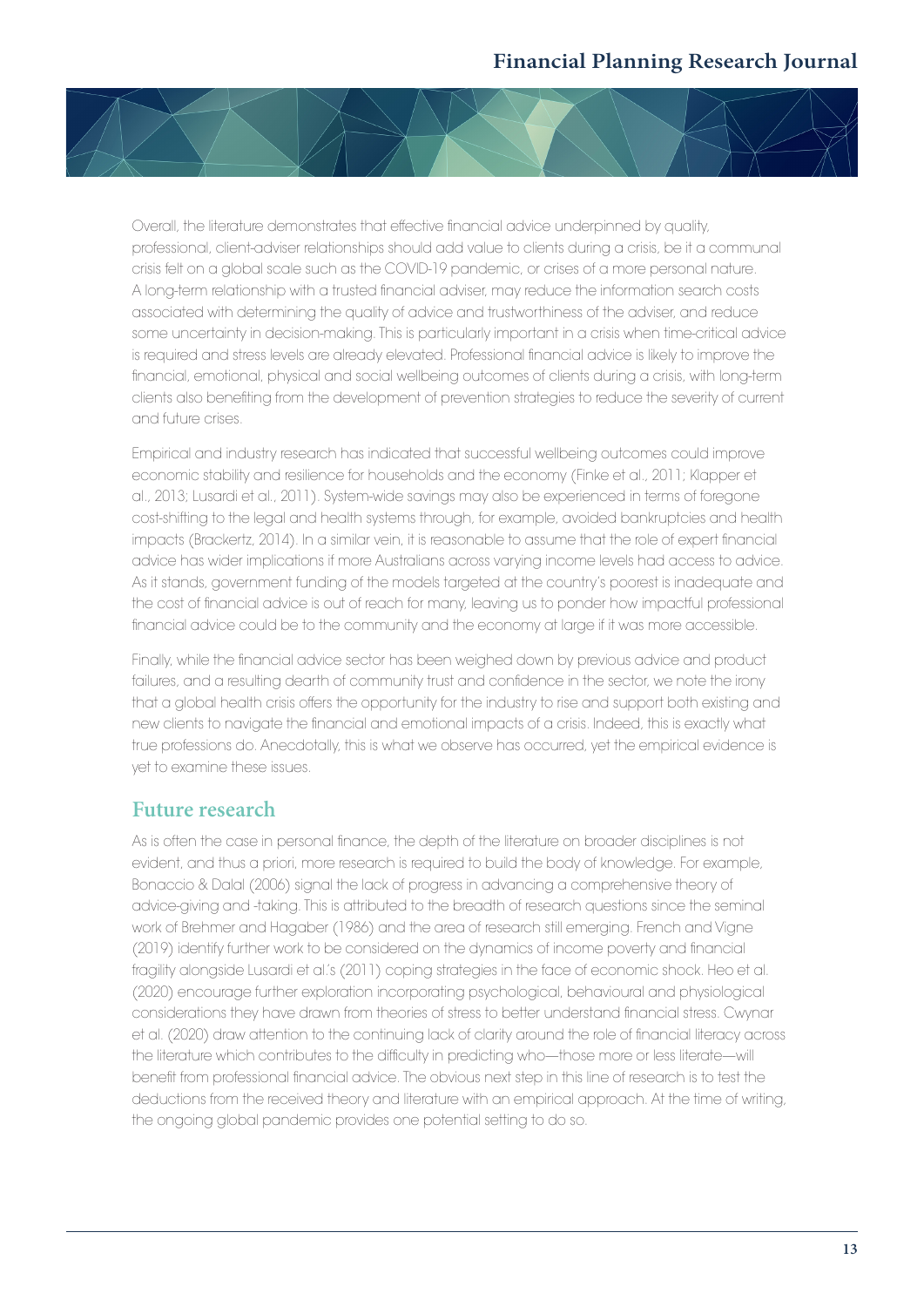

The impact of additional training for financial advisers in crisis management and response, and behavioural sciences, is worthy of further consideration. Additionally, a greater understanding of the how the advice process provides the capacity for the client, no matter their situation, to act on advice is needed. This could also include comparisons between advised and non-advised clients, and propensity for behavioural biases leading to ineffective decision-making, particularly investment decisions when faced with market turmoil in a crisis. Finally, given the speed with which crises can unfold, we concur with Brackertz (2012) in the call for future research that examines the barriers that delay or prevent people from accessing financial services. Overall, as noted by MacDonald et al. (2021), the body of literature in financial advice must develop and grow in order to adequately inform policy and practice. We surmise that the role of advice in a crisis is an additional area in need of such attention.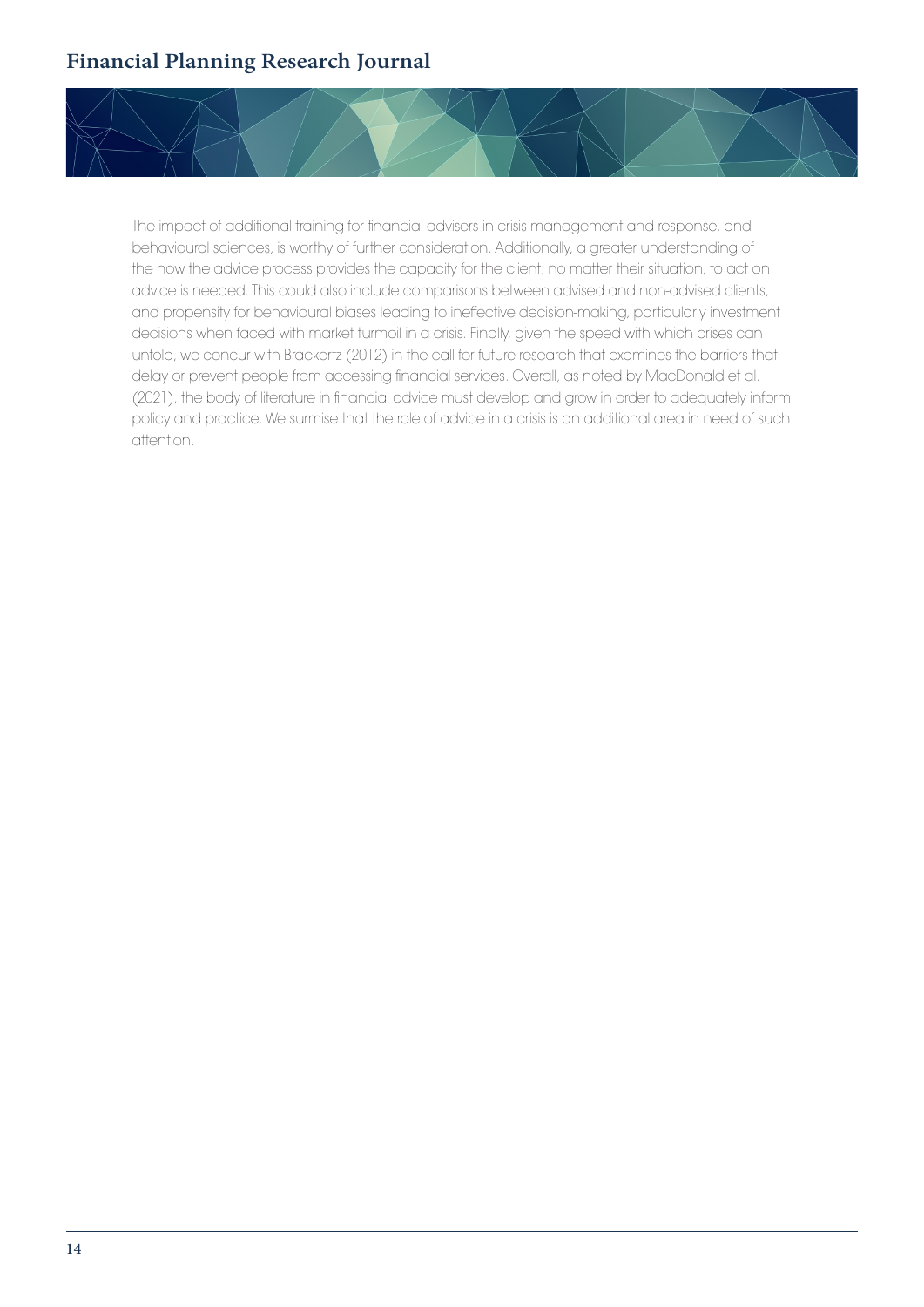

#### **References**

Adisa, O 2018, *An evaluation of an alternative money advice service for survivors of domestic abuse*, Suffolk Institute for Social and Economic Research, University of Suffolk, Suffolk, viewed 29 September 2020, <https://www.uos.ac.uk/sites/default/files/A003%20MAS%20ACT%20Financial%20Capabiliy%20 Evaluation%20Report.pdf>.

Agar-Jacomb, K & Read, J 2009, 'Mental health crisis services: What do service users need when in crisis?', *Journal of Mental Health*, vol. 18, no. 2, pp. 99–110.

Aldridge, A 1998, 'Reproducing the value of professional expertise in post traditional culture: Financial advice and the creation of the client', *Journal for Cultural Research*, vol. 2, no. 4, pp. 445–462.

Andreason, AR & Ratchford, T 1976, 'Factors affecting consumers' use of information sources', *Journal of Business Research*, vol. 4, no. 3, pp. 197–212, viewed 20 November 2020, DOI:<https://doi. org/10.1016/0148-2963(76)90023-0>.

Anthes, WL & Lee, SA 2002, 'The financial psychology of 4 life-changing events', *Journal of Financial Planning*, vol. 15, no. 5, pp. 76–85.

Australian Securities and Investments Commission 2010, *Access to financial advice in Australia*, Report 224, Australian Government, Canberra, viewed 10 October 2020, <https://asic.gov.au/ media/1343546/rep224.pdf>.

Bachmann, K & Hens, T 2015, 'Investment competence and advice seeking', *Journal of Behavioral and Experimental Finance*, vol. 6, pp. 27–41.

Bakker, MH, van Bommel, M, Kerstholt, JH & Giebels, E 2018, 'The influence of accountability for the crisis and type of crisis communication on people's behavior, feelings and relationship with the government', *Public Relations Review*, vol. 44, no. 2, pp. 277–286.

Balafoutas, L & Kerschbamer, R 2020, 'Credence goods in the literature: What the past fifteen years have taught us about fraud, incentives, and the role of institutions', *Journal of Behavioral and Experimental Finance,* vol. 26, viewed 28 November 2020, DOI:<https://doi.org/10.1016/j. jbef.2020.100285>.

Bandura, A 1988, 'Self-efficacy conception of anxiety', *Anxiety Research*, vol. 1, no. 2, pp. 77–98.

Banerjee, D & Rai, M 2020, 'Social isolation in COVID-19: the impact of loneliness', *International Journal of Social Psychiatry*, vol. 66, no. 6, pp. 525–527, viewed 25 November 2020, DOI:<https://doi. org/10.1177/0020764020922269>.

Bard, M & Ellison, K 1974, 'Crisis intervention and investigation of forcible rape', *Police Chief*, vol. 41, no. 5, pp. 68–74.

Barnes, M, Donovan, J, Wilson, C, Chatwin, J, Davies, R, Potokar, J, Kapur, N, Hawton, K, O'Connor, R & Gunnell, D 2017, 'Seeking help in times of economic hardship: access, experiences of services and unmet need', *BMC Psychiatry*, vol. 17, p. 84, viewed 16 September 2020, DOI:<https://doi. org/10.1186/s12888-017-1235-0>.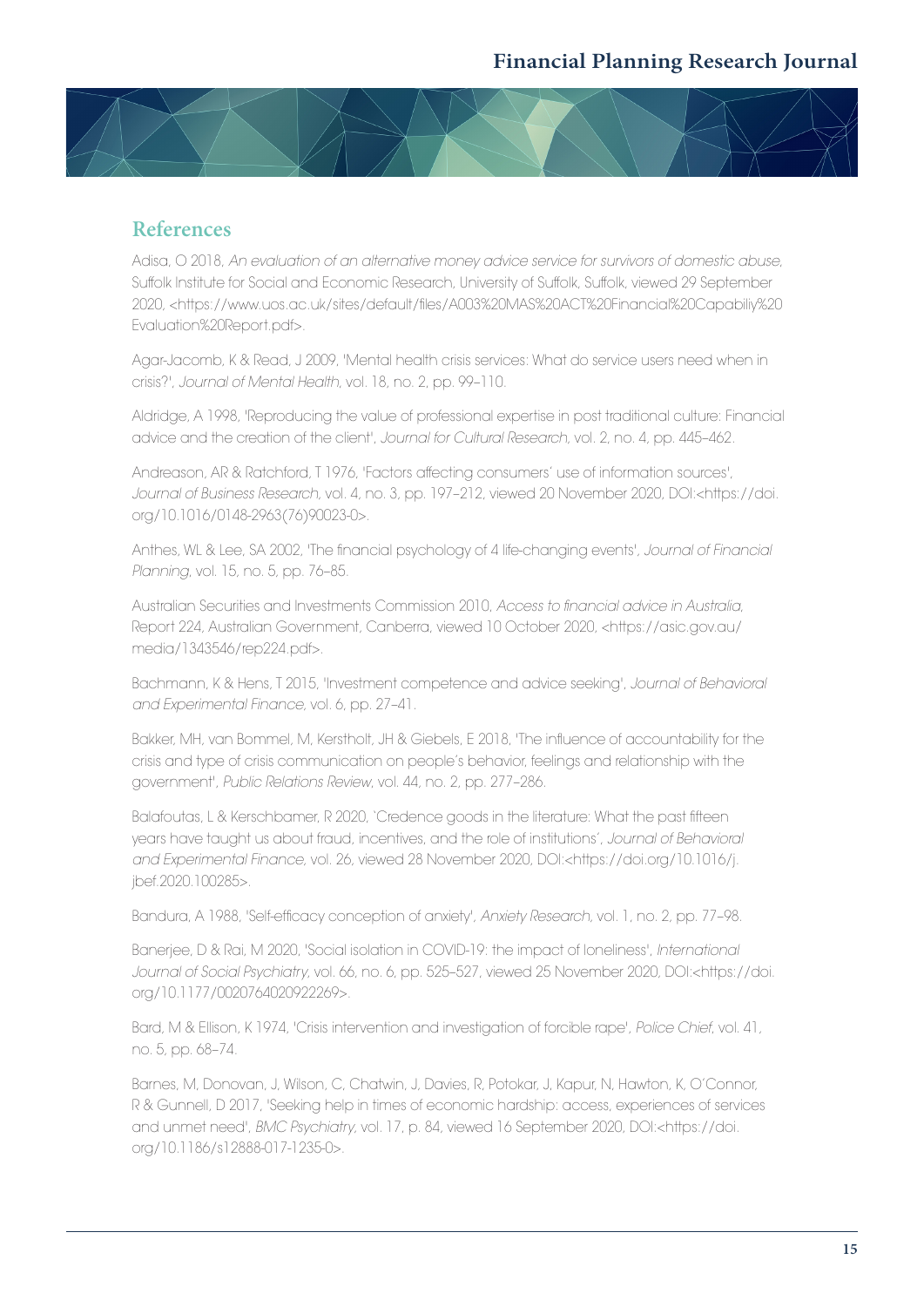

Barnett White, T 2005, 'Consumer trust and advice acceptance: The moderating roles of benevolence, expertise, and negative emotions', *Journal of Consumer Psychology*, vol. 15, no. 2, pp. 141–148.

Bauer, L, Broady, K, Edelberg, W & O'Donnell, J 2020, *Ten facts about COVID-19 and the US economy*, Brookings, viewed 19 November 2020, <https://www.brookings.edu/wp-content/uploads/2020/09/ FutureShutdowns\_Facts\_LO\_Final.pdf>.

Benjamin, J 2020, *Pandemic fallout sends consumers racing toward financial planners*, Investment News, viewed 4 December 2020, <https://www.investmentnews.com/clients-seek-financial-plannerscovid-19-191949>.

Bhattacharya, U, Hackethal, A, Kaesler, S, Loos, B & Meyer, S 2012, 'Is unbiased financial advice to retail investors sufficient? Answers from a large field study', *The Review of Financial Studies*, vol. 25, no. 4, pp. 975–1032.

Bluethgen, R, Gintschel, A, Hackethal, A & Mueller, A 2008, *Financial advice and individual investors' portfolios*, SSRN Electronic Journal, viewed 22 August 2020, DOI:<https://doi.org/10.2139/ ssrn.968197>.

Brackertz, N 2012, *I wish I'd known sooner - the impact of financial counselling on debt resolution and personal wellbeing*, Swinburne Institute, University of Melbourne and Salvation Army, viewed 18 October 2020, <https://researchbank.swinburne.edu.au/items/d9786ab2-4879-4344-9533 e7f04932a438/1/>.

Brackertz, N 2014, 'The impact of financial counselling on alleviating financial stress in low income households: A national Australian empirical study', *Social Policy and Society*, vol. 13, no. 3, pp. 389– 407.

Brehmer, B & Hagafors, R 1986, 'The use of experts in complex decision-making: A paradigm for the staff study of work', *Organizational Behavior and Human Decision Processes*, vol. 38, pp. 181–195.

Bonaccio, S & Dalal, RS 2006, 'Advice taking and decision-making: An integrative literature review, and implications for the organizational sciences', *Organizational Behavior and Human Decision Processes*, vol. 101, no. 2, pp. 127–151, viewed 22 October 2020, DOI:<https://doi.org/10.1016/j. obhdp.2006.07.001>.

Buck, A & Smith, M 2015, 'The importance of family and friends in advice-seeking for rights problems', *Social Policy and Society*, vol. 14, no. 2, pp. 175–188.

Burgess, G & Morrison, N 2016, 'Improving housing outcomes: the value of advice and support for vulnerable older people', *Journal of Housing and the Built Environment*, vol. 31, no. 2, pp. 197–211, viewed 24 September 2020, DOI:<https://www.jstor.org/stable/43907379>.

Cadogan, CA & Hughes, CM 2020, 'On the frontline against COVID-19: Community pharmacists' contribution during a public health crisis', *Research in Social and Administrative Pharmacy*, viewed 25 November 2020, DOI:<https://doi.org/10.1016/j.sapharm.2020.03.015>.

Calcagno, R & Monticone, C 2015, 'Financial literacy and the demand for financial advice', *Journal and Banking & Finance*, vol. 50, pp. 363–380.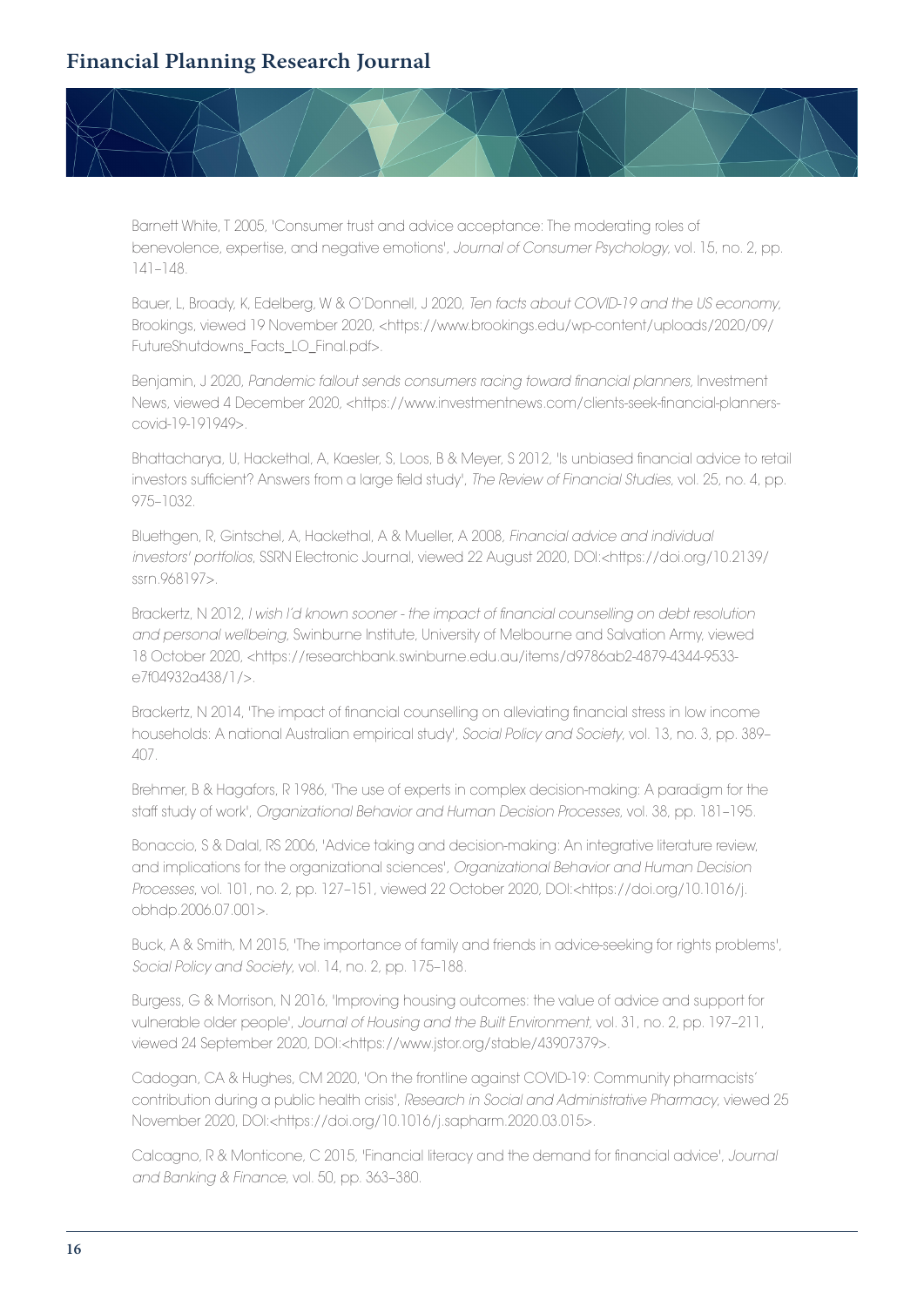

Campfield, KM & Hills, AM 2001, 'Effect of timing of critical incident stress debriefing (CISD) on posttraumatic symptoms', *Journal of traumatic stress*, vol. 14, no. 2, pp. 327–340.

Cepeda-Benito, A & Short, P 1998, 'Self-concealment, avoidance of psychological services, and perceived likelihood of seeking professional help', *Journal of Counseling Psychology,* vol. 45, no. 1, pp. 58–64.

Chang, JC, Decker, MR, Moracco, KE, Martin, SL, Petersen, R & Frasier, PY 2005, 'Asking about intimate partner violence: advice from female survivors to health care providers', *Patient Education and Counseling*, vol. 59, no. 2, pp. 141–147.

Chang, ML 2005, 'With a little help from my friends (and my financial planner)', *Social Forces*, vol. 83, no. 4, pp. 1469–1497, viewed 10 January 2021, DOI:<https://doi.org/10.1353/sof.2005.0061>.

Cohen, S & Wills, TA 1985, 'Stress, social support, and the buffering hypothesis', *Psychological bulletin*, vol. 98, no. 2, pp. 310–357.

Coibion, O, Gorodnichenko, Y & Weber, M 2020, *The cost of the COVID-19 crisis: Lockdowns, macroeconomic expectations, and consumer spending*, Working paper 27141, National Bureau of Economic Research, viewed 25 November 2020, <http://www.nber.org/papers/w27141>.

Collins, JM 2012, 'Financial advice: a substitute for financial literacy?', *Financial Services Review*, vol. 21, p. 307–322, viewed 1 December 2020, <https://link.gale.com/apps/doc/A348646870/ITOF?u=griffi th&sid=ITOF&xid=fb5cb17a>.

Cutler, DL, Yeager, KR & Nunley, W 2013, 'Crisis intervention and support', in KR Yeager, DL Cutler, D Svendsen & GM Sills (eds), *Modern community mental health: an interdisciplinary approach*, Oxford University Press, New York, pp. 243–255.

Cutrona, CE & Russell, DW 1990, 'Type of social support and specific stress: Toward a theory of optimal matching', in BR Sarason, IG Sarason & GR Pierce (eds), *Social support: An interactional view*, John Wiley & Sons, Oxford, England, pp. 319–366.

Cwynar, A, Cwynar, W, Kowerski, M, Filipek, K & Szuba, P 2020, 'Debt literacy and debt advice-seeking among Facebook users: the role of social networks', *Baltic Journal of Economics*, vol. 20, no. 1, pp. 1–33, viewed 21 December 2020, DOI:<https://doi.org/10.1080/1406099X.2019.1693142>.

Darby, MR & Karni, E 1973, 'Free competition and the optimal amount of fraud', *The Journal of Law and Economics*, vol. 16, no. 1, pp. 67–88, viewed 6 November 2020, <http://dx.doi. org/10.1086/466756>.

Ding, L, Quercia, R & Ratcliffe, J 2008, 'Post-purchase counseling and default resolutions among lowand moderate-income borrowers', *Journal of Real Estate Research*, vol. 30, no. 3, pp. 315–344.

Disney, R, Gathergood, J & Weber, J 2015, 'Credit counselling: a substitute for consumer financial literacy?', *Journal of Pension Economics and Finance*, vol. 14, no. 4, pp. 466–491, viewed 1 December 2020, DOI:<https://doi.org/10.1017/S1474747215000219>.

Dong, E, Du, H & Gardner, L 2020, 'An interactive web-based dashboard to track COVID-19 in real time', *The Lancet Infection Diseases* vol. 20, no. 5, pp. 533–534.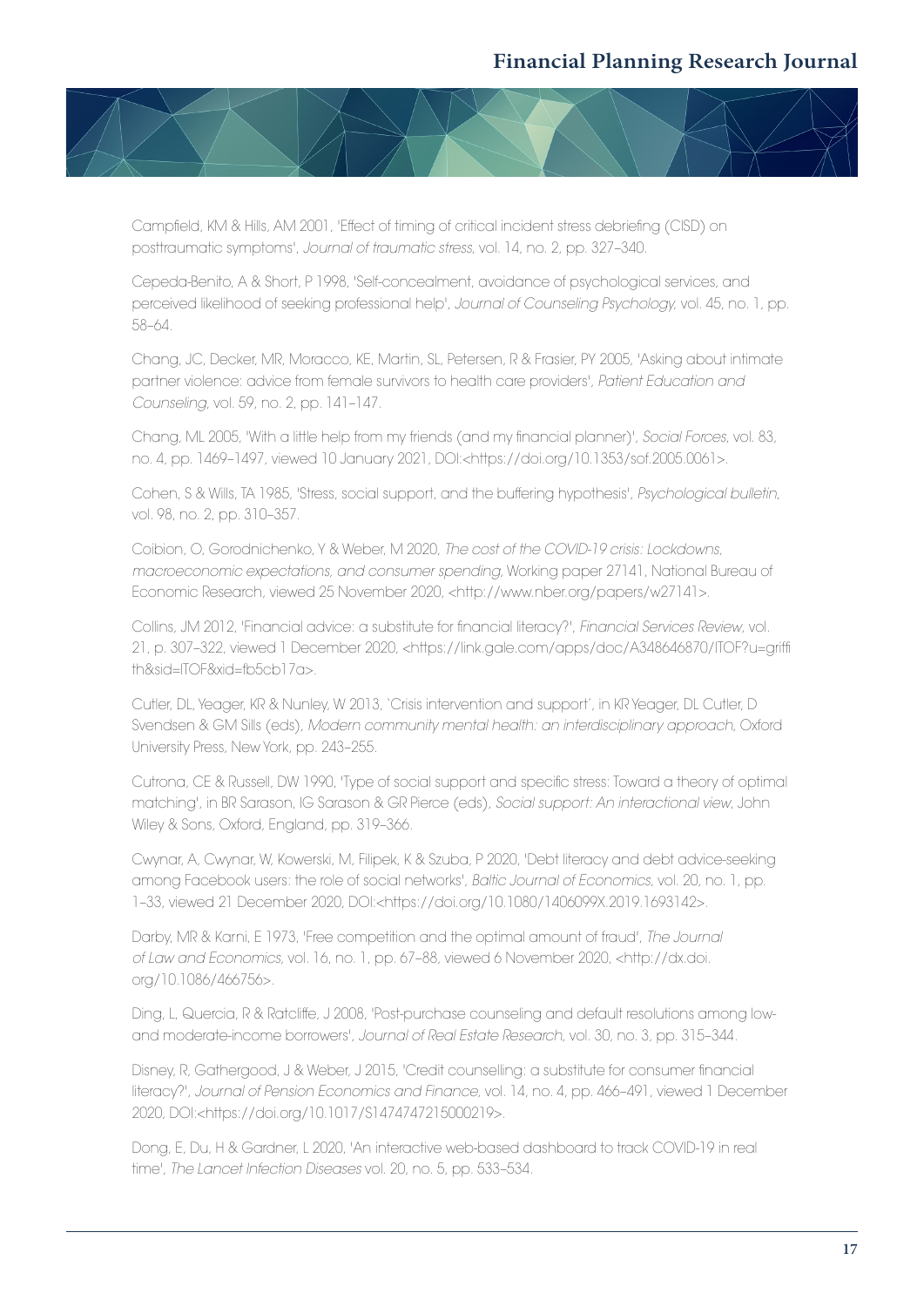

Dow, MG & Boaz, TL 1994, 'Assisting clients of community mental health centers to secure SSI benefits: a controlled evaluation', *Community Mental Health Journal*, vol. 30, no. 5, pp. 429–440.

Dykeman, BF 2005, 'Cultural implications of crisis intervention', *Journal of Instructional Psychology,* vol. 32, no. 1, pp. 45–48.

Easterbrook, JA 1959, 'The effect of emotion on cue utilization and the organization of behavior', *Psychological Review*, vol. 66, no. 3, pp. 183–201.

Elmerick, SA, Montalto, CP & Fox, JJ 2002, 'Use of financial planners by U.S. households', *Financial Services Review*, vol. 11, pp. 217–231.

Enander, A 2010, 'Human needs and behaviour in the event of emergencies and social crises', in L Fredholm & A-L Göransson (eds), *Emergency Response Management in Today's Complex Society*, Swedish Civil Contingencies Agency (MSB), Sweden, pp. 31–72.

Ennew, CT 1992, 'Consumer attitudes to independent financial advice', *International Journal of Bank Marketing*, vol. 10, no. 5, pp. 13–18.

Fehr, R & Gelfand, MJ 2010, 'When apologies work: How matching apology components to victims' self-construals facilitates forgiveness', *Organizational Behavior and Human Decision Processes*, vol. 113, no. 1, pp. 37–50.

Fiksenbaum, L, Marjanovic, Z & Greenglass, E 2017, 'Financial threat and individuals' willingness to change financial behavior', *Review of Behavioral Finance*, vol. 9, no. 2, pp. 128–147, viewed 22 October 2020, DOI:<http://dx.doi.org/10.1108/RBF-09-2016-0056>.

Fink, S 1986, *Crisis management: planning for the inevitable*, American Management Association, New York.

Finke, MS, Huston, SJ & Winchester, DD 2011, 'Financial advice: Who pays?', *Journal of Financial Counseling and Planning*, vol. 22, no. 1, pp. 18–26, viewed <https://ssrn.com/abstract=2061296>.

Fitzpatrick, KM, Harris, C & Drawve, G 2020, 'Fear of COVID-19 and the mental health consequences in America', *Psychological Trauma: Theory, Research, Practice, and Policy*, vol. 12, no. S1, pp. S17–S21, viewed 1 December 2020, DOI:<https://doi.org/10.1037/tra0000924>.

Fletcher, RJ & StGeorge, JM 2010, 'Men's help-seeking in the context of family separation', *Advances in Mental Health*, vol. 9, no. 1, pp. 49–62.

Folkman, S & Lazarus, R, S. 1980, 'An analysis of coping in a middle-aged community sample', *Journal of Health and Social Behavior*, vol. 21, pp. 219–239.

French, D & Vigne, S 2019, 'The causes and consequences of household financial strain: A systematic review', *International Review of Financial Analysis*, vol. 62, pp. 150–156, viewed 22 December 2020, DOI:<https://doi.org/10.1016/j.irfa.2018.09.008>.

Frost-Gaskin, M, O'Kelly, R, Henderson, C & Pacitti, R 2003, 'A welfare benefits outreach project to users of community mental health services', *International Journal of Social Psychiatry*, vol. 49, no. 4, pp. 251–263.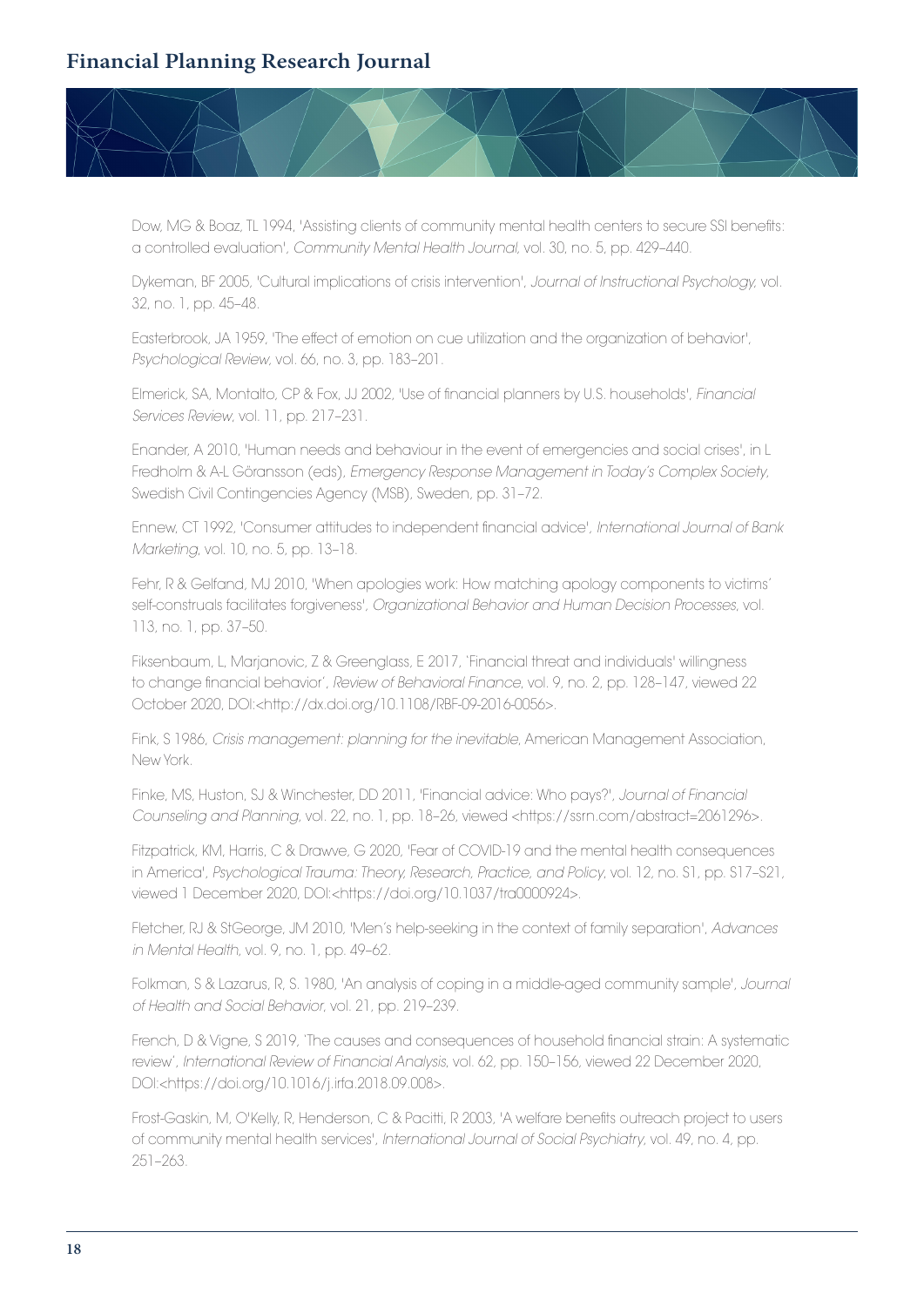

Galbraith, JK & Dörre, K 2018, 'The great financial crisis and the end of normal', *Berliner Journal für Soziologie*, vol. 28, no. 1, pp. 39–54.

Garman, ET, Leech, IE & Grable, JE 1996, 'The negative impact of employee poor personal financial behaviors on employers', *Financial Counseling and Planning*, vol. 7, pp. 157–168.

Gerrans, P & Hershey, D 2016, 'Financial adviser anxiety, financial literacy, and financial advice seeking', *Journal of Consumer Affairs*, vol. 51, no. 1, pp. 54–90, viewed 9 December 2020, DOI:<https:// doi.org/10.1111/joca.12120>.

Gilbert, AN & Lauren, PG 1980, 'Crisis management: an assessment and critique', *The Journal of Conflict Resolution*, vol. 24, no. 4, pp. 641–665.

Gillespie, M, Dobbie, L, Mulvey, G, Gallacher, Y & Campbell, J 2007, *Money advice for vulnerable groups*: *Final evaluation report*, Scottish Executive Social Research, Edinburgh, viewed 8 December 2020, <https://lx.iriss.org.uk/sites/default/files/resources/Money%20advice.pdf>.

Godek, J & Murray, KB 2008, 'Willingness to pay for advice: The role of rational and experiential processing', *Organizational behavior and human decision processes*, vol. 106, no. 1, pp. 77–87.

Golan, N 1978, *Treatment in crisis situations*, Free Press, New York, NY.

Grable, JE & Chatterjee, S 2014, 'Reducing wealth volatility: The value of financial advice as measured by Zeta', *Journal of Financial Planning*, vol. 27, no. 8, pp. 45–51.

Grable, JE, Heo, W & Rabbani, A 2014, 'Financial anxiety, physiological arousal, and planning intention', *Journal of Financial Therapy*, vol. 5, no. 2, pp. 1–18, viewed 10 December 2020, DOI:<https://doi.org/10.4148/1944-9771.1083>.

Grable, JE & Joo, S-H 1999, 'Financial help-seeking behavior: Theory and implications', *Journal of Financial Counseling and Planning*, vol. 10, no. 1, pp. 14–25.

Grable, JE & Joo, S-H 2001a, 'A further examination of financial help-seeking behavior', *Financial Counseling and Planning*, vol. 12, no. 1, pp. 55–74.

Grable, JE & Joo, S-H 2001b, 'Factors associated with seeking and using professional retirementplanning help', *Journal of Family and Consumer Sciences*, vol. 30, no. 1, pp. 37–63, viewed 9 December 2020, DOI:<https://doi.org/10.1177/1077727X01301002>.

Greasley, P & Small, N 2005, 'Providing welfare advice in general practice: referrals, issues and outcomes', *Health and Social Care in the Community*, vol. 13, no. 3, pp. 249–258.

Greenstone, JL & Leviton, SC 2002, *Elements of crisis intervention: Crises and how to respond to them*, 2nd edn, Brooks/Cole, Pacific Grove, CA.

Griffin, RJ, Yang, Z, Ter Huurne, E, Boerner, F, Ortiz, S & Dunwoody, S 2008, 'After the flood: Anger, attribution, and the seeking of information', *Science Communication*, vol. 29, no. 3, pp. 285–315.

Grundmann, R 2017, 'The problem of expertise in knowledge societies', *Minerva*, vol. 55, no. 1, pp. 25–48.

Hackethal, A, Haliassos, M & Jappelli, T 2012, 'Financial advisors: A case of babysitters?', *Journal of Banking & Finance*, vol. 36, no. 2, pp. 509–524.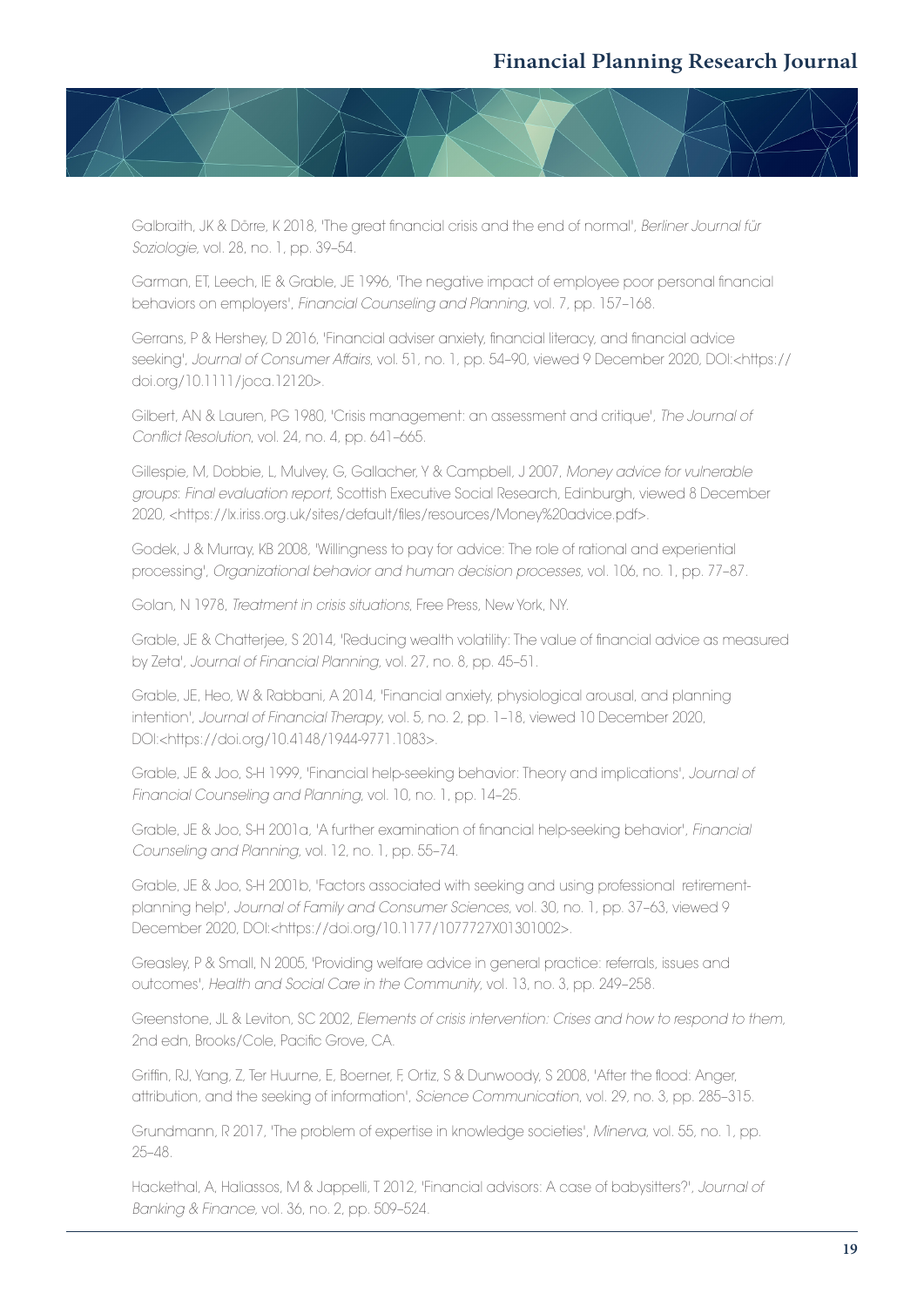

Harari, D & Keep, M 2020, *Coronavirus: Economic impact*, vol. Briefing Paper No. 8866, House of Commons Library, UK, viewed 13 November 2020, <https://commonslibrary.parliament.uk/researchbriefings/cbp-8866/>.

Heflin, C 2016, 'Family instability and material hardship: Results from the 2009 survey of income and program participating', *Journal of Family and Economics Issues*, vol. 37, no. 3, pp. 359–372, viewed 20 December 2020, DOI:<https://doi.org/10.4148/1944-9771.1216>.

Heo, W, Cho, S & Lee, P 2020, 'APR financial stress scale: Development and validation of a multidimensional measurement', *Journal of Financial Therapy*, vol. 11, no. 1, viewed 20 December 2020, DOI:<https://doi.org/10.4148/1944-9771.1216>.

Hermann, CF, Hermann, MG, Sylvan, DA & Mason, RE 1978, *Explorations in the Management of International Crises: three Studies*, Office of Naval Research and the Ohio State University Research Foundation, viewed 25 November 2020, <https://apps.dtic.mil/sti/citations/ADA063212>.

James, RK & Gilliland, BE 2005, *Crisis intervention strategies*, 5th edn, Thomson Brooks/Cole, Belmont, CA.

Janda, M & Lasker, P 2020, *Australian recession confirmed as COVID-19 triggers biggest economic plunge on record*, ABC News, viewed 13 October 2020, <https://www.abc.net.au/news/2020-09-02/ australian-recession-confirmed-as-economy-shrinks-in-june-qtr/12619950>.

Janzen, L, Cadell, S & Westhues, A 2003, 'From death notification through the funeral: Bereaved parents' experiences and their advice to professionals', *Omega*, vol. 48, no. 2, pp. 149–164.

Joo, S-H 1998, 'Personal financial wellness and worker job productivity', PhD dissertation, Virginia Polytechnic Institute and State University.

Joo, S-H & Grable, JE 2001, 'Factors associated with seeking and using professional retirementplanning help', *Family and Consumer Sciences Research Journal*, vol. 30, no. 1, pp. 37–63.

Karaa, IE & Kugu, TD 2016, 'Determining advanced and basic financial literacy relations and overconfidence, and informative social media association of university students in Turkey, *Educational Sciences: theory and Practice*, vol. 16, no. 6, pp. 1865–1891, viewed 25 November 2020, DOI:<https:// doi.org/10.12738/estp.2016.6.0415>.

Kelly, M 1995, 'All their eggs in one basket: portfolio diversification of US households', *Journal of Economic Behavior and Organization*, vol. 27, pp. 87–96.

Keown-McMullan, C 1997, 'Crisis: When does a molehill become a mountain?', *Disaster Prevention and Management: an International Journal*, vol. 6, no. 1, pp. 4–10.

Keys, BJ, Mahoney, N & Yang, H 2020, *What determines consumer financial distress? Place- and person-based factors*, Working Paper 26808, National Bureau of Economic Research, viewed 2 December 2020, <https://www.nber.org/system/files/working\_papers/w26808/w26808.pdf>.

Kim, H & Kim, J 2010, 'Information search for retirement plans among financially distressed consumers', *Journal of Family and Economic Issues*, vol. 31, pp. 51–62.

Kimenyi, MS & Mwabu, G 2007, 'Policy advice during a crisis', *Journal of Third World Studies*, vol. 24, no. 2, pp. 11–25.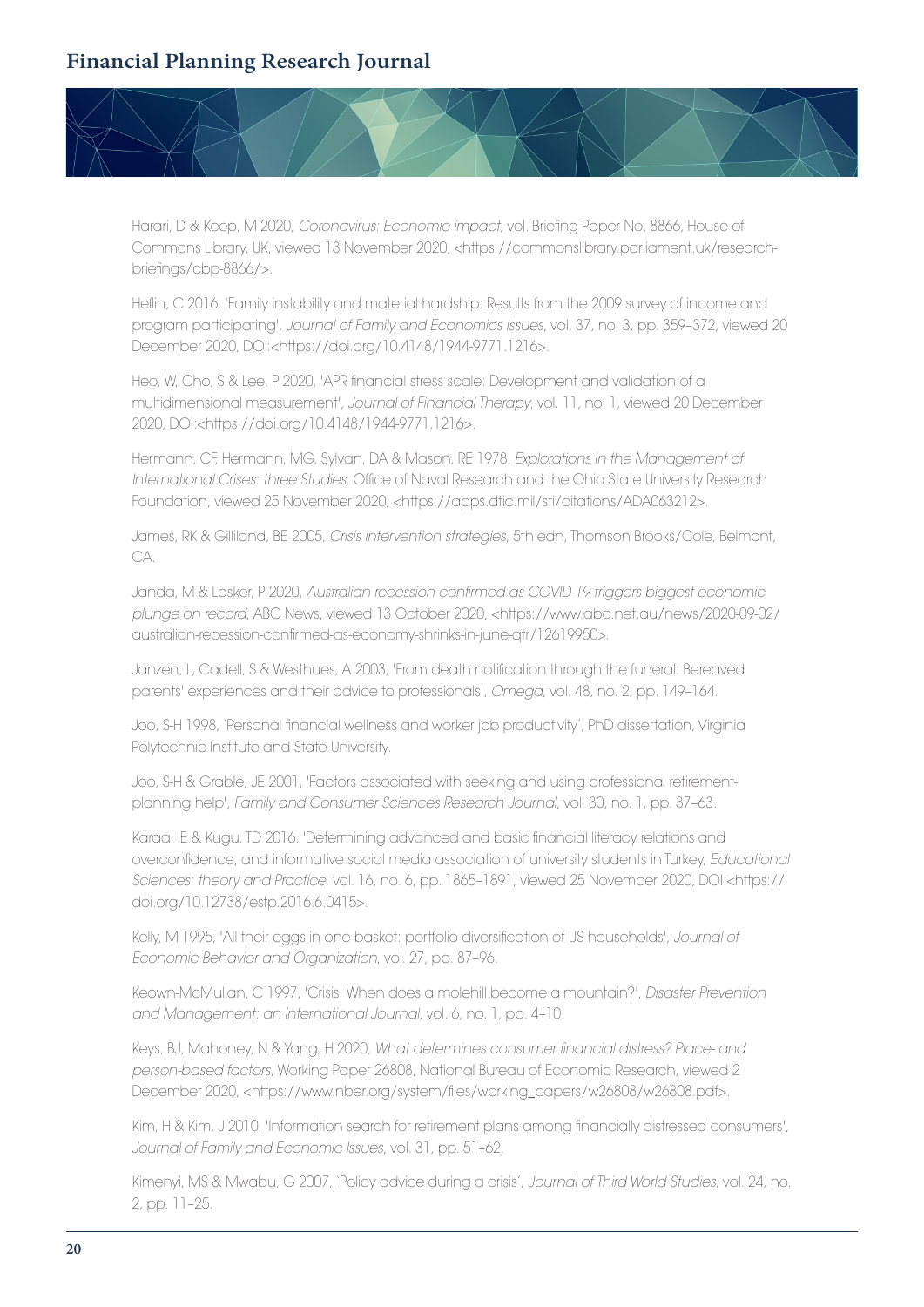

Kinder, G & Galvan, S 2007, 'Psychology and life planning', *Journal of Financial Planning*, vol. 20, no. 3, pp. 58–66.

Klapper, L, Lusardi, A & Panos, GA 2013, 'Financial literacy and its consequences: Evidence from Russia during the financial crisis', *Journal of Banking & Finance*, vol. 37, no. 10, pp. 3904–3923.

Kramer, MM 2012, 'Financial advice and individual investor portfolio performance', *Financial Management*, vol. 41, no. 2, pp. 395–428.

Kramer, MM 2016, 'Financial literacy, confidence and financial advice seeking', *Journal of Economic Behavior and Organization*, vol. 131, pp. 198–217.

Lee, F 1997, 'When the going gets tough, do the tough ask for help? Help seeking and power motivation in organizations', *Organizational behavior and human decision processes*, vol. 72, no. 3, pp. 336–363.

Linnainmaa, J, Melzer, B, Previtero, A & Foerster, S 2017, *Financial advisors and risk-taking*, University of Southern California, viewed 14 October 2020, <http://www.aleprevitero.com/wp-content/ uploads/2019/10/029\_Previtero\_WP\_FinancialAdviceRiskTaking.pdf>.

Lusardi, A, Schneider, D & Tufano, P 2011, 'Financially fragile households: Evidence and implications', *Brookings Papers on Economic Activity*, vol. 42, no. 1, pp. 83–134, viewed 17 October 2020, DOI:<https://doi.org/10.2139/ssrn.1809708>.

Lyons, AC, White, T & Howard, S 2008, *The effect of bankruptcy counseling and education on debtors' financial well-being: Evidence from the front lines*, Money Management International, Inc., Sugar Land, viewed 17 October 2020, <https://citeseerx.ist.psu.edu/viewdoc/download?doi=10.1.1.573.631 0&rep=rep1&type=pdf>.

MacDonald, K, Loy, E, Brimble, M & Wildman, K 2021, *The value of personal professional financial advice to clients: A systematic quantitative literature review*, Working Paper, Griffith University, Queensland.

Mahmoudi, P, Hordacre, A & Spoehr, J 2014, *Paying it forward: Cost benefit analysis of The Wyatt Trust funded financial counselling services*, Australian Workplace Innovation and Social Research Centre, The University of Adelaide, Adelaide, South Australia, viewed 14 October 2020, <https://researchnow. flinders.edu.au/en/publications/paying-it-forward-cost-benefit-analysis-of-the-wyatt-trust-funded>.

Marsden, M, Zick, CD & Mayer, RN 2011, 'The value of seeking financial advice', *Journal of Family and Economic Issues*, vol. 32, no. 4, pp. 625–643.

Meshi, D, Biele, G, Korn, CW & Heekeren, HR 2012, 'How expert advice influences decision making', *PLoS ONE*, vol. 7, no. 11, pp. 1-12, viewed 2 December 2020, DOI:<https://doi.org/10.1371/journal. pone.0049748>.

McCarthy, O, Lane, C & Byrne, N 2013, *Cork MABS Clients: Experiences, opinions and satisfaction levels*, Centre for Cooperative Studies, University College Cork, Ireland.

Moschis, G 1987, *Consumer socialization*, Lexington Books, Lexington, Mass.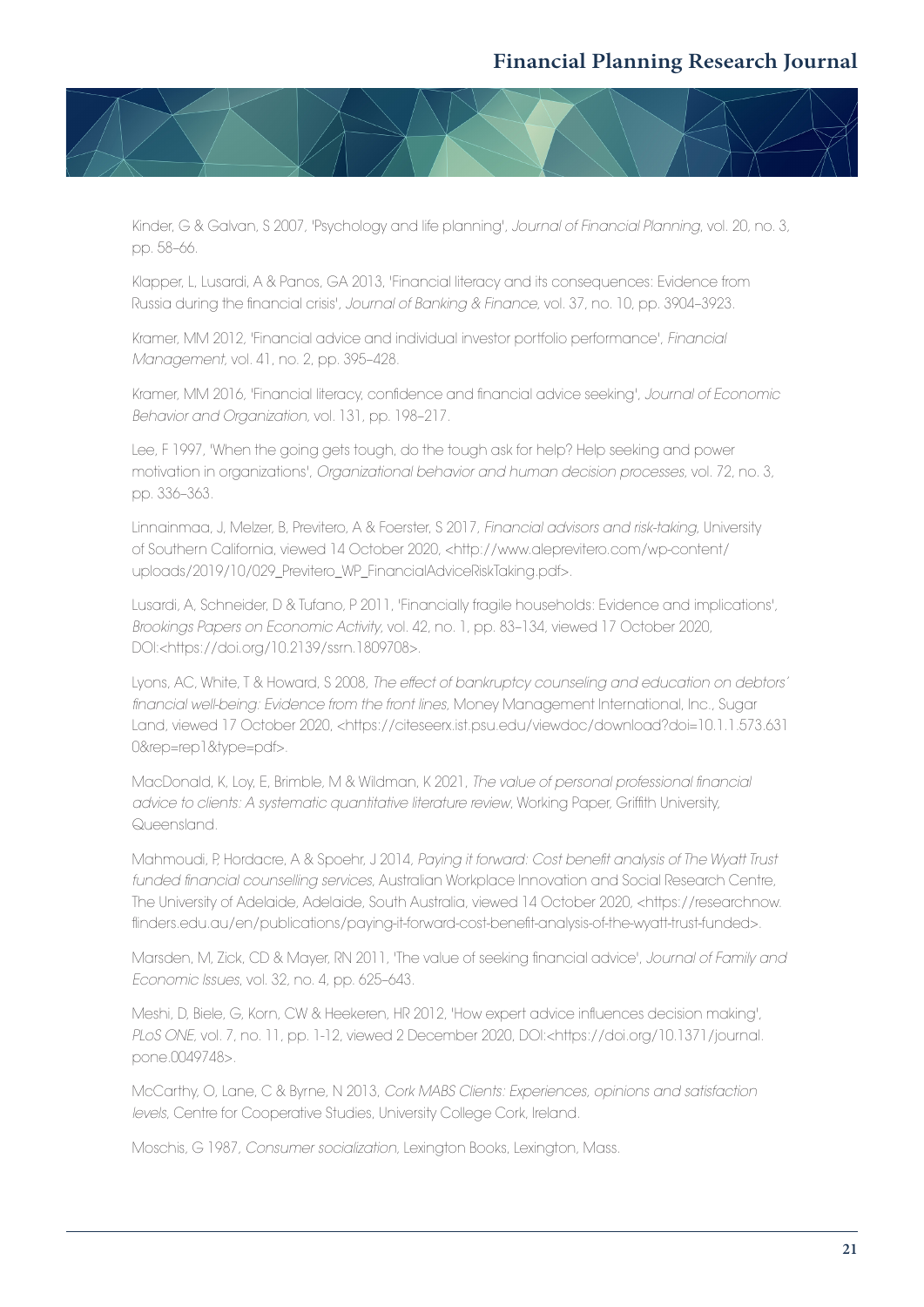

Mole, K 2016, *(Seeking, acting on and appreciating) the value of business advice*, Research paper no. 44, Enterprise Research Centre, viewed 1 December 2020, <https://www.enterpriseresearch. ac.uk/wp-content/uploads/2016/05/ERC-ResPap44-KMole.pdf>.

Porter, E & Bowman, D 2021, *Shocks and Safety Nets*, Brotherhood of St. Laurence Research and Policy Centre, Fitzroy, Victoria, Australia, viewed 2 March 2021, <http://library.bsl.org.au/jspui/ bitstream/1/12554/1/PorterBowman\_Shocks\_and\_safety\_nets\_financial\_wellbeing\_2021.pdf>.

Prawitz, A, Garman, ET, Sorhaindo, B, O'Neill, B, Kim, J & Drentea, P 2006, 'InCharge financial distress/ financial well-being scale: Development, administration, and score interpretation', *Journal of Financial Counseling and Planning*, vol. 17, no. 1, pp. 34–50, viewed 1 December 2020, DOI:<https://doi. org/10.1037/t60365-000>.

Rehl, KM, Moor, CC, Leitz, LY & Grable, JE 2016, 'Widows' voices: The value of financial planning', J*ournal of Financial Service Professionals*, vol. 70, no. 1, pp. 53–60.

Reserve Bank of Australia 2020, *Statement on monetary policy - November 2020*, Reserve Bank of Australia, viewed 4 December 2020, <https://www.rba.gov.au/publications/smp/2020/nov/overview. html>.

Reynolds, B & Seeger, MW 2005, 'Crisis and emergency risk communication as an integrative model', *Journal of Health Communication*, vol. 10, no. 1, pp. 43–55.

Rickwood, D 1995, 'The effectiveness of seeking help for coping with personal problems in late adolescence', *Journal of Youth and Adolescence*, vol. 24, no. 6, pp. 685–703.

Ripple, L, Alexander, E & Polemis, BW 1964, *Motivation, capacity, and opportunity: studies in casework theory and practice*, School of Social Service Administration, University of Chicago, Chicago, IL.

Roberts, AR 2005, 'Bridging the past and present to the future of crisis intervention and crisis management', in AR Roberts (ed.), *Crisis intervention handbook: assessment, treatment, and research*, Oxford University Press, New York, NY, pp. 3–34.

Schrah, GE, Dalal, RS & Sniezek, JA 2006, 'No decision-maker is an Island: integrating expert advice with information acquisition', *Journal of Behavioral Decision Making*, vol. 19, no. 1, pp. 43–60, viewed 2 December 2020, DOI:<https://doi.org/10.1002/bdm.514>.

Seeger, MW 2006, 'Best practices in crisis communication: An expert panel process', *Journal of Applied Communication Research*, vol. 34, no. 3, pp. 232–244.

Shehzad, K, Xiaoxing, L & Kazouz, H 2020, 'COVID-19's disasters are perilous than Global Financial Crisis: A rumor or fact?', *Finance Research Letters*, vol. 36, viewed 2 December 2020, DOI:<https://doi. org/10.1016/j.frl.2020.101669>.

Sohn, S-H, Joo, S-H, Grable, JE, Lee, S & Minjeung, K 2012, 'Adolescents' financial literacy: The role of financial socialization agents, financial experiences, and money attitudes in shaping financial literacy among South Korean youth', *Journal of Adolescence*, vol. 35, no. 4, pp. 969–980, viewed 10 January 2021, DOI:<https://doi.org/10.1016/j.adolescence.2012.02.002>.

Sporakowski, MJ 1979, 'Financial problems as stress and crisis', *The Proceedings of a National Conference Sponsored by the Financial Counseling Project*, Blacksburg, VA, pp. 75–81.